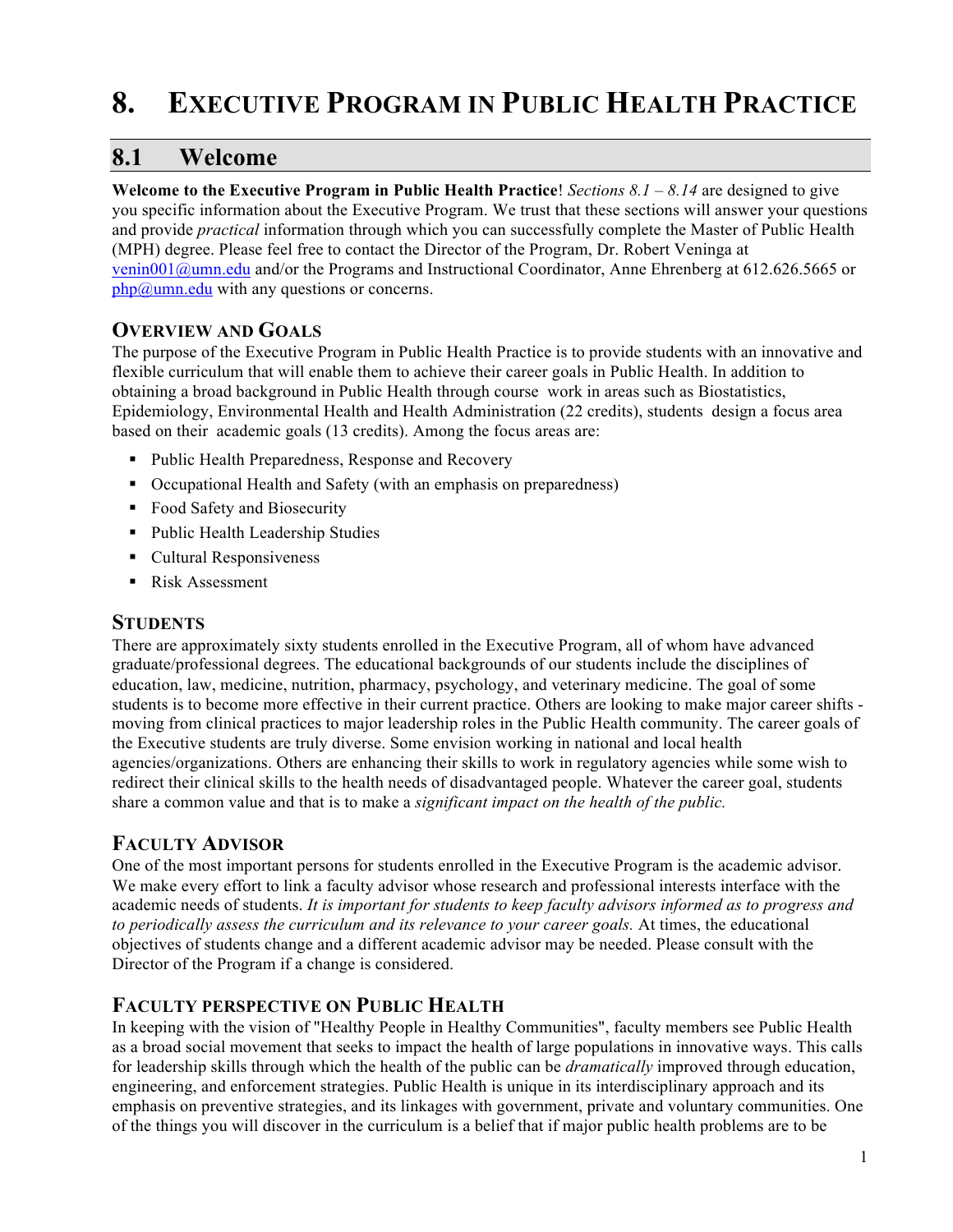solved, it will take a coordinated, team approach in which the skills of every discipline are valued and employed.

### **CURRICULUM REQUIREMENTS**

How long does it take to complete the curriculum? If students have the flexibility to take a full-time course load, it is possible to complete the curriculum in approximately thirteen months. Most students however, pursue their studies on a part-time basis. Approximately 15 credits of the program can be taken online. A maximum of 7 credits can be transferred in from other accredited graduate programs, provided the courses have been taken in the past five years and relate directly to the student's focus areas. In addition, the School of Public Health offers a wide listing of courses during a concentrated three-week Public Health Institute offered every Spring. Attendance at two Public Health Institutes and participation in online classes allows students to continue with their work responsibilities. *Sections 8.2 – 8.12* will provide information on graduation requirements. Curriculum objectives can be found in S*ection 8.5*. *Section 8.13* will give you a perspective on the faculty and their professional interests. Your attention to these sections is appreciated.

The Executive Program is located in the Public Health Practice Major in the School of Public Health. In addition to the Executive program, the Public Health Practice Major offers programs in Public Health Medicine leading to a dual MD/MPH Degree and Veterinary Public Health, leading to a dual DVM/MPH degree. The Major also offers certificate programs in specialized fields of study.

# **8.2 Master of Public Health Graduation Requirements**

**NOTE:** See *section 8.12* for the EPHP Graduation Checklist

## **PUBLIC HEALTH CORE AREA REQUIREMENTS**

Students working towards an MPH degree must satisfy competency requirements in the six core areas of public health – administration, behavioral science, biostatistics, environmental health, epidemiology, and ethics – by completing one of the following in each core area:

- Satisfactorily pass one of the pre-approved courses in the core area (see pre-approved course list below); **OR**
- **Pass an equivalency exam in the core area. Equivalency examinations for the 2005-200 academic year** will be scheduled; **OR**
- **Pass an advanced course in the core area as approved by the respective division head or the Educational** Policy Committee, **OR**
- Complete a graduate level course, with a grade of B or better, at an accredited university or college that meets the competencies defined by CEPH. The Educational Policy Committee, upon petition of the student, will determine acceptance of a course for transfer.

## **PRE-APPROVED COURSES MEETING PUBLIC HEALTH CORE AREA REQUIREMENTS**

### **Administration**

- PubH 5751 Principles of Management in Health Services Organizations 2 cr.
- PubH 5752 Public Health Management 3 cr.

### **Behavioral Science**

PubH 5020 Fundamentals of Social and Behavioral Science – 3 cr.

### **Biostatistics**

- PubH 5414 Biostatistical Methods  $I 3$  cr.
- PubH 5415 Biostatistical Methods II 3 cr.
- PubH 5450 Biostatistics  $I 4$  cr.
- PubH 5452 Biostatistics  $II 4$  cr.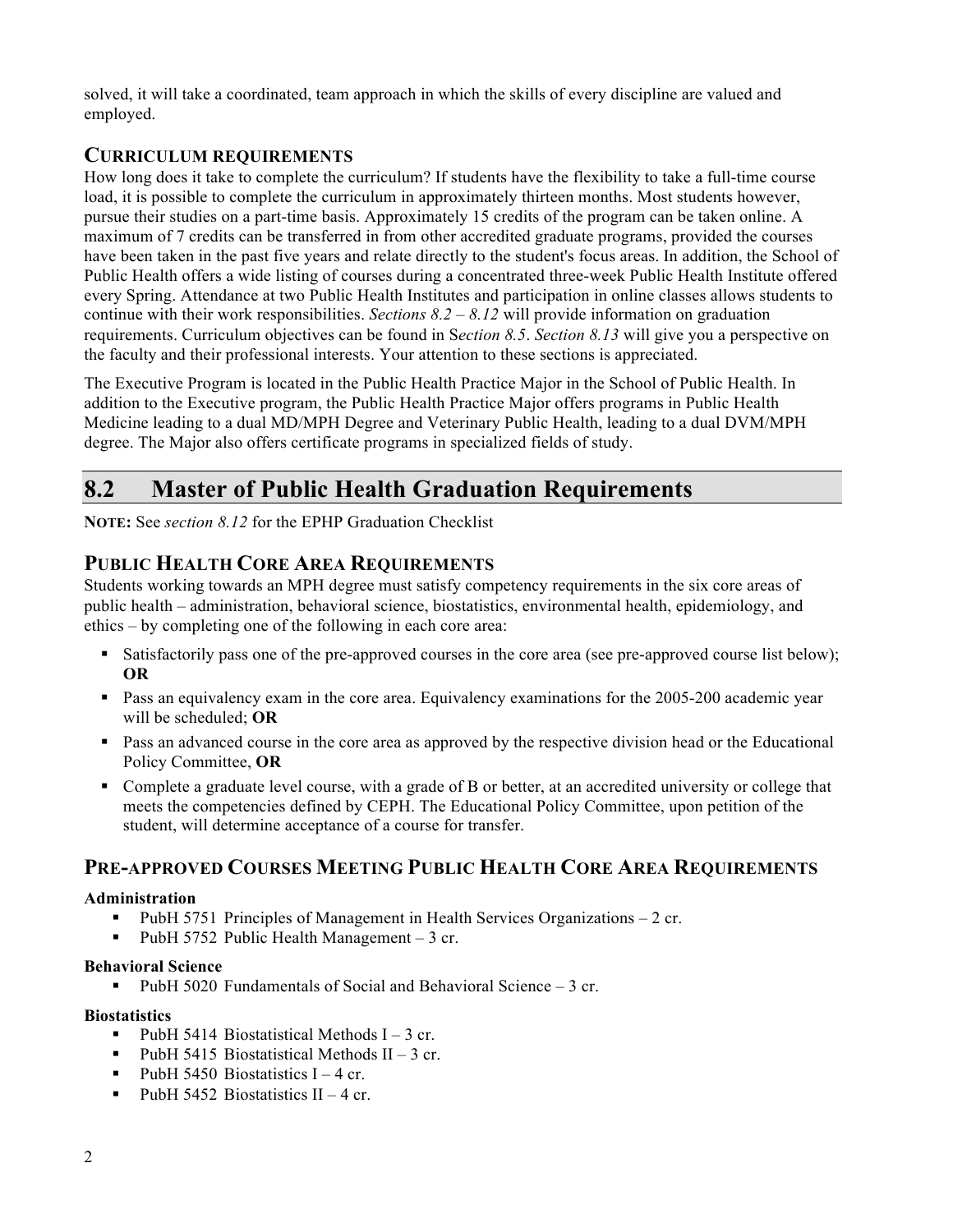### **Environmental Health**

- PubH 5200 Environmental Health 2 cr.
- PubH 5201 Issues in Environmental and Occupational Health 2 cr.

### **Epidemiology**

- PubH 5320 Fundamentals of Epidemiology 3 cr.
- PubH 5330 Epidemiology  $I 4$  cr.
- PubH 5340 Epidemiology II 4 cr.

### **Ethics**

- PubH 5741 Ethics in Public Health: Professional Practice and Policy  $-1$  cr.
- **PubH 5742 Ethics in Public Health: Research and Policy 1 cr.**

### **REGISTRATION REQUIREMENT**

Students are required to register for at least 2 semesters and 15 credits in the School of Public Health.

### **COURSEWORK AND CREDITS**

Students must complete all required coursework and credits; *see section 8.3*.

### **COURSE NUMBERS AND GRADUATE CREDIT**

5xxx 6xxx, 7xxx and 8xxx-level courses are considered graduate-level. 1xxx and 3xxx-level courses are for undergraduates and will not receive approval for graduate credit. Under some circumstances – with approval of the student's Major Chair – 4xxx courses may also be applied toward a MPH degree as long as a member of the graduate faculty teaches them.

## **SPH GRADING POLICIES**

**Note:** Students should refer to *section 6.5* of this guidebook for information on the University's uniform grading policy.

#### **Grade Point Average**

Students must achieve a grade point average of no less than 3.0 (B) across their entire program to receive an MPH degree.

### **S-N Grade Option**

MPH students may take no more than 20% of their coursework on an S-N grading basis, exclusive of those topics, seminars, and field experience courses offered only on an S-N basis. Courses designated as part of the public health core can NOT be taken on an S-N basis.

#### **Public Health Core Courses**

All courses designated as part of the public health core must be taken for a letter grade (A-F). Students will be required to achieve no less than a B- grade in each course taken on an A-F basis. Students may retake public health core courses at their own expense until they achieve a grade of B- or better. However, a retaken course may be counted only once toward degree requirements in the student's study plan.

Each public health major may require higher levels of achievement for its own students in public health core courses that are also core to the major. This may include restrictions on retaking public health core courses that are also core to the major, or requiring more than a B- performance level. Students should consult their Major Coordinator for documentation of these requirements.

### **FIELD EXPERIENCE**

All students matriculating in a MPH program must complete a formal, supervised fieldwork experience consisting of at least 90 hours in order to graduate (the EPHP program requires 135 hours). Neither prior professional degrees nor prior work experience in a field not closely related to the MPH degree program are sufficient grounds for waiving the fieldwork requirement. Each major has established requirements for completion of fieldwork; see *section 8.6*.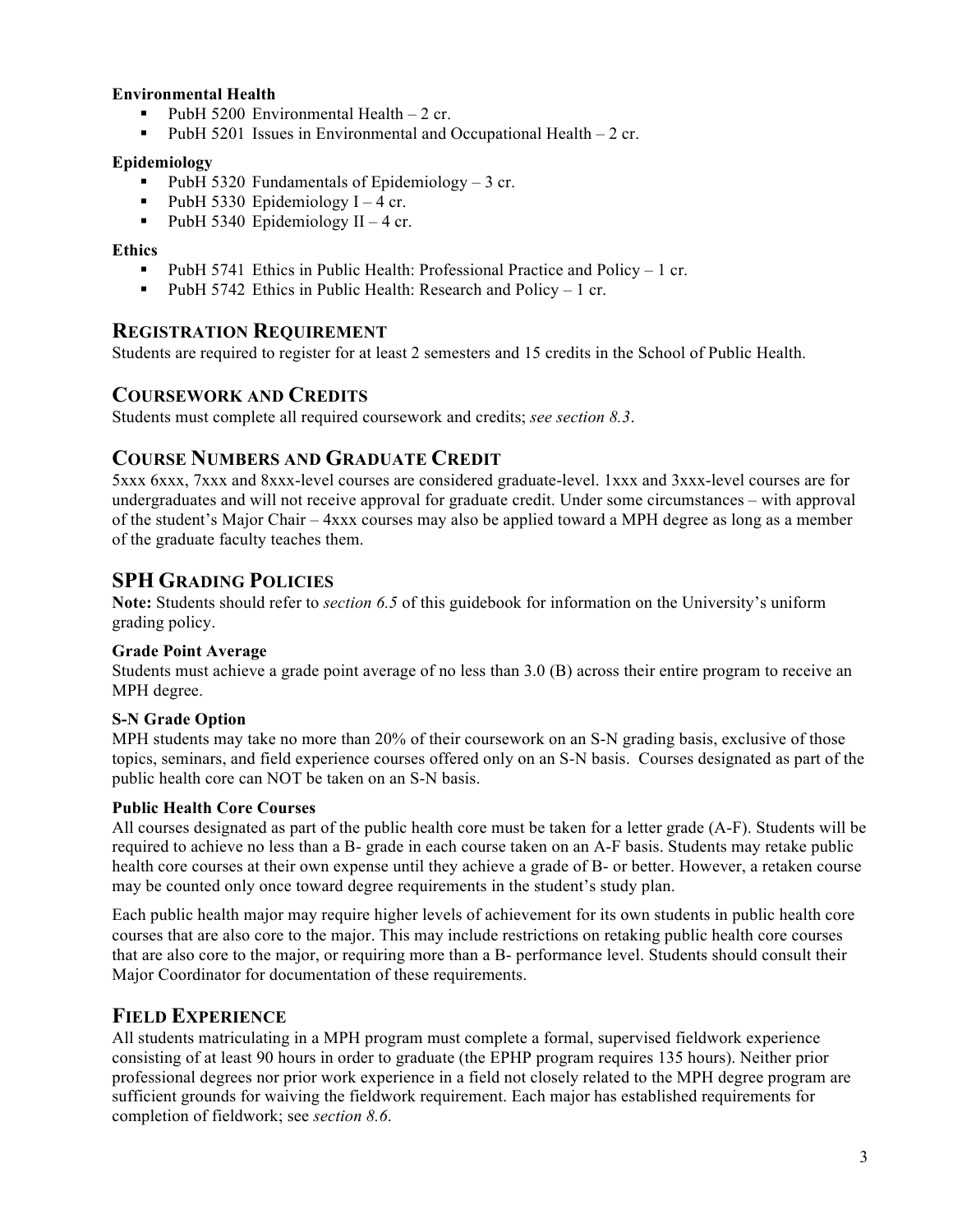## **MPH STUDY PLAN**

Students are required to submit a completed *Master of Public Health (MPH) Study Plan* to their Major Coordinator at least one semester prior to their anticipated completion of coursework. Earlier submission (e.g. in the second to last semester) is suggested to allow the Major Coordinators to review the study plan and notify students if they are missing any requirements prior to their last term of study. A copy of the *Master of Public Health (MPH) Study Plan* can be downloaded at www.sph.umn.edu/students/current/studyplan/.

## **MASTER'S PROJECT**

MPH students must complete a master's project, demonstrating familiarity with the tools of research or scholarship in the major, the capacity to work independently, and the ability to present the results of the investigation effectively. The master's project should involve a combined total of approximately 120 hours of work. The major faculty specifies the nature and extent of the options available to satisfy this requirement and determines whether the requirement is to be satisfied in conjunction with or independent of the coursework in the student's major; see *section 8.7*.

## **COMPREHENSIVE EXAMINATION**

MPH students must complete a written and/or oral examination as specified by the major; see *section 8.10*.

### **TIME FRAME**

The maximum time allowed by the School of Public Health for completion of an MPH degree is seven years. The seven-year period begins with the first term of enrollment after admission to a degree program within the School.

## **COURSE TRANSFER CREDITS**

A student may seek transfer of no more than 15 semester credits of graduate or professional program courses taken at the University of Minnesota or at another college or university (EPHP program limits transfer credits to 7). Course credits may be used to satisfy public health core or other program requirements as jointly approved by the Major Chair and the Associate Dean for Academic Affairs. No course credits older than 5 years from the date of the student's matriculation will be accepted for transfer. A grade of "B" or better is required for each course requested for transfer credit.

MPH students who have completed graduate-level coursework at the University of Minnesota or another college or university may petition to transfer those courses toward their MPH degree. To be considered for transfer, graduate level coursework must have been taken at an accredited graduate institution. Students must:

- 1. Meet with their advisor to discuss the petitioning process. If the petition is acceptable to the advisor, the student will complete and sign the *Petition* form, obtain the advisor's signature, and attach an official transcript on which the final grade has been posted.
- 2. Submit the *Petition* form to the Major Coordinator for processing. The *Petition* form can be obtained from the Student Services Center or Major Coordinator.

The Major Coordinator will forward the petition to the major chair and then to the Associate Dean for final evaluation and/or approval.

### **COURSE SUBSTITUTIONS AND WAIVERS**

All student requests that deviate from the degree curriculum requirements outlined in this Guidebook must be made on a *Petition* form. The *Petition* form can be obtained from the Student Services Center or Major Coordinator.

Students should note that the process for approving a course substitution or waiver could take up to one month, so plan accordingly.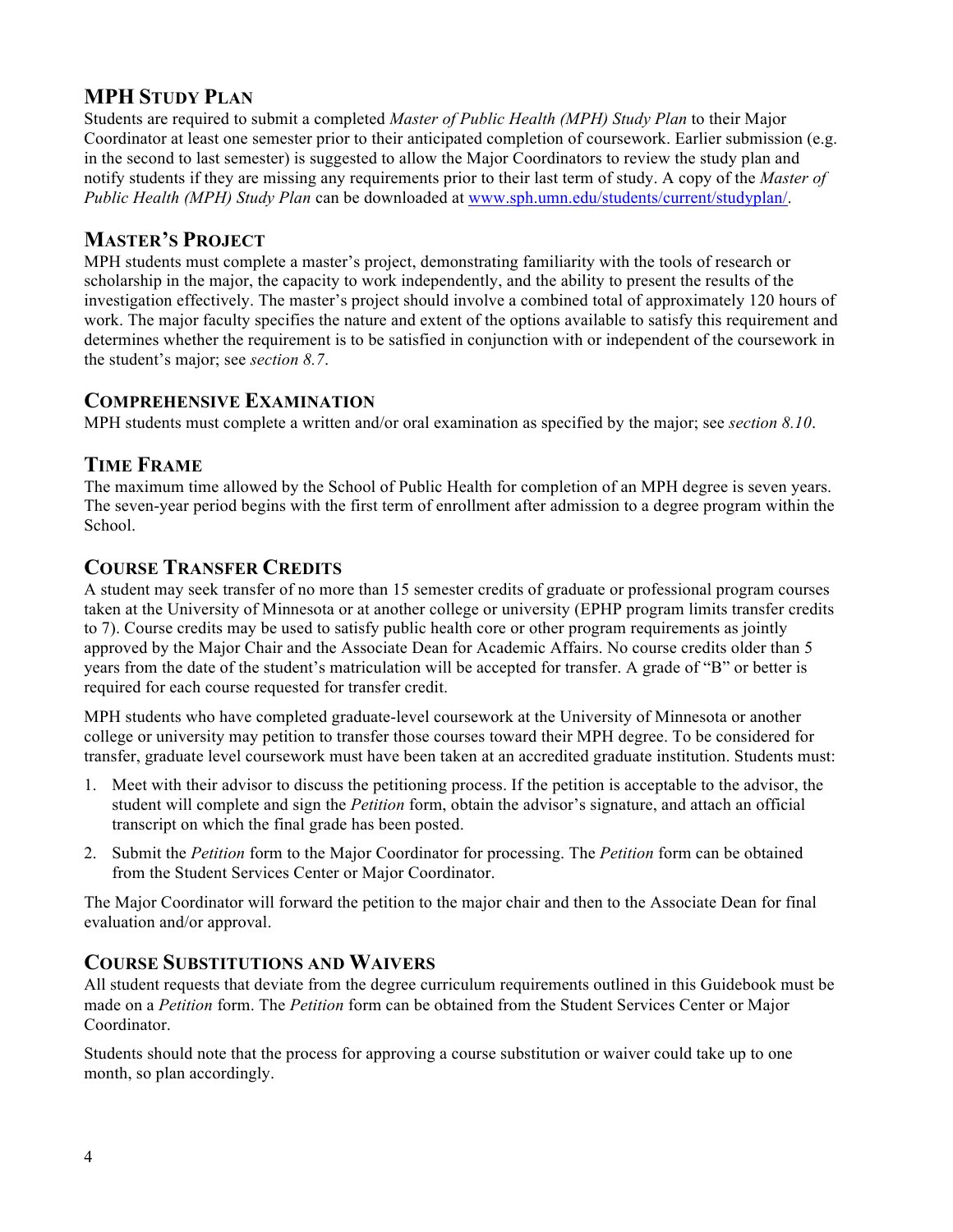### **Course Substitution Procedures:**

The following process should be followed when requesting that a course substitute for a required course in your degree program.

- 1. Gather the course syllabi of the required course in your degree program and the proposed substitute course and a transcript on which the proposed course grade has been posted (if the proposed course has already been completed).
- 2. Complete the *Petition* form with the following information in each section:
	- REQUEST SECTION: describe the course requested for substitution including the course title, number of credits, term and year taken, and the name of the institution where the course was taken. Also list the course/requirement in your degree program for which you are asking for the substitution.
	- REASON/EXPLANATION SECTION: Indicate what skills and/or content overlaps between the required course(s) and the proposed substitute course(s).
- 3. Compile the above materials and have the request reviewed by your advisor. He/she will complete the Department section of the *Petition* form and indicate approval/non-approval of the request.
- 4. After the advisor has made his/her recommendations, the student should submit these materials to the Major Coordinator who will forward it to the appropriate Credentials Committee for review. The student will be notified via e-mail of the committee's decision.
- 5. If the substitute course is to replace a School of Public Health Core course (administration-PubH 6751/6752, behavioral/social science-PubH 6020, biostatistics-PubH 6414/6450, environmental health-PubH 6100/6102, epidemiology-PubH 6320/6330, ethics-PubH 6741/6742), there is an additional step to get School-level approval. To complete this next step, provide two additional copies of the above materials. All of those materials should be submitted to your Major Coordinator. Upon receipt of those materials, the Major Coordinator will review the request with the Major Chair and then if approved by the Major Chair, all copies of the request will be forwarded to Guy Piotrowski to be presented to the appropriate SPH Educational Policy committee members. The student will be notified by Guy Piotrowski via e-mail of the committee's decision. If the Major Chair does not approve of the request, the Major Coordinator will inform the student that the request will not be forwarded to the SPH Educational Policy Committee for review.

### **APPLICATION FOR DEGREE**

MPH students are required to complete an *Application for Degree* form. There are strict deadline dates before a student can be cleared for graduation. Copies of this form can be obtained from the Major Coordinator, the Student Services Center or downloaded from http://onestop.umn.edu/Forms/pdf/Appl\_Degree.PDF. We strongly encourage students to submit the form in their first semester of matriculation.

### **REFLECTIVE SUMMARY**

Executive students are required to submit a reflective summary (not more than 5 pages) of their learning objectives/focus area, how they met the objectives, and how the MPH prepared them for public health practice.

## **8.3 Program Curriculum**

Students are required to complete a minimum of 35 credits. The curriculum in EPHP is divided into two components: a Basic Curriculum and Focus Area Curriculum.

### **BASIC CURRICULUM**

The Basic Curriculum (22 credits) incorporates the core areas of public health instruction: biostatistics, epidemiology, environmental health, health services administration, ethics, and social/behavioral sciences. It focuses on the knowledge, skills, and attitudes necessary in each of these areas of fundamental competency needed to understand, assess, evaluate, and manage population health in the community.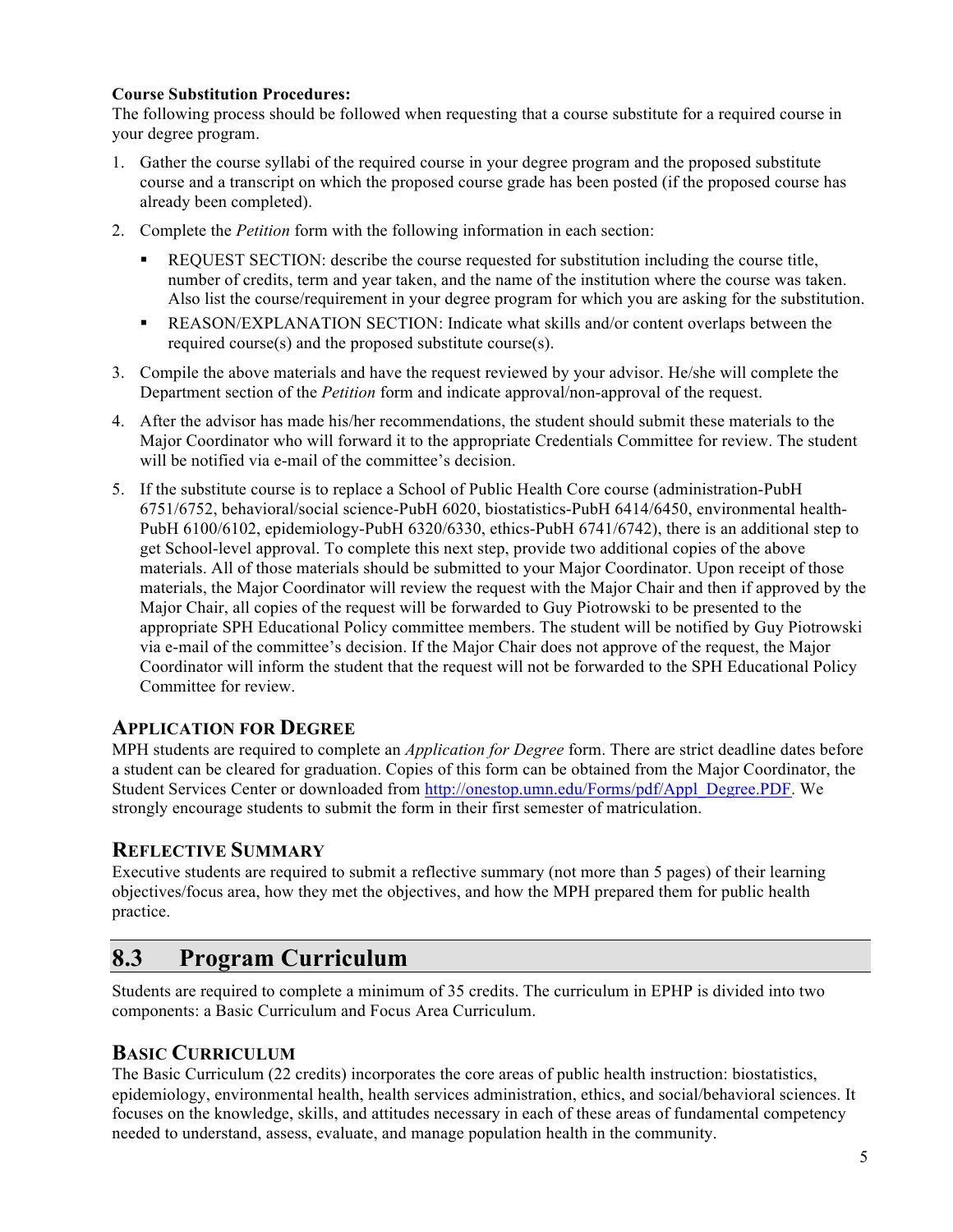#### **Required Coursework**

| Course                | <b>Notes</b>   | <b>Title</b>                                                                                 | <b>Offered Online</b>      | <b>Credits</b> |
|-----------------------|----------------|----------------------------------------------------------------------------------------------|----------------------------|----------------|
| Pub <sub>H</sub> 5299 | $\circled{1}$  | Public Health Practice: Introductory Seminar for Health<br>and Human Resources Professionals | Public Health<br>Institute |                |
| PubH 5320             | ②              | Fundamentals of Epidemiology                                                                 | Spring/Summer              | 3              |
| PubH 5414             | $^{\circledR}$ | <b>Biostatistical Methods I</b>                                                              | Fall/Summer                | 3              |
| Pub <sub>H</sub> 5020 | $^{\circledR}$ | <b>Fundamentals of Social and Behavioral Science</b>                                         | Spring/Summer              | 3              |
| Pub <sub>H</sub> 5741 | $^{\circledR}$ | Ethics in Public Health: Professional Practice and Policy                                    | Fall/Summer                |                |
| Pub <sub>H</sub> 5201 |                | Issues in Environmental and Occupational Health                                              | Spring/Sum                 | 2              |
| Pub <sub>H</sub> 5752 | $^{\circledR}$ | Public Health Management                                                                     | Fall/Summer                | 3              |
| PubH 5296             | $\circled{3}$  | Field Experience: Public Health Practice                                                     | All Terms                  | $3+$           |
| Pub <sub>H</sub> 5294 |                | Master's Project: Public Health Practice                                                     | All Terms                  | 3              |

 All students are required to take one credit of PubH 5299. This course is offered the weekend before the start of each Public Health Institute. Students are strongly encouraged to take it during their first attendance at a Public Health Institute.

This course is offered in online and traditional classroom format options.

Minimum of 135 hours in a public health setting.

## **FOCUS AREA CURRICULUM**

The Focus Area Curriculum of a minimum of 13 credits gives the student the opportunity to investigate specific public health applications. Students are required to choose across four goals incorporating public health practice domains as established by the Council on Linkages (http://trainingfinder.org/competencies/):

- 1. Public policy development using a systems framework;
- 2. Interventions based on the dimensions of community and culture;
- 3. Assessment and application of basic public health sciences; and
- 4. Program management and communications principles.

Students, in collaboration with their Academic Advisor, must arrange their curriculum around a theme of interest or focus representing current public health issues. See *Student Focus Area Planning Guide* in *Appendix C.* Activities chosen in completion of the Program's Field Experience and Master's Project are coordinated with the theme chosen by the student for the Focus Area Curriculum. Key learning objectives of the curriculum and how they are acquired are listed in *section 8.5*.

#### **\*\*\*Please save the syllabi from all focus area courses as you will need to submit those to the PHP program office for inclusion in your permanent file in support of your MPH degree.\*\*\***

### **FOCUS AREA PLANNING GUIDE**

When you applied to the Executive Program in Public Health Practice, you were asked to define a "focus" area. Some students have precise plans as to the areas in which they wish to concentrate; others are more generalized. However, for *your MPH program to have the most meaning, it is imperative that you have a focus area that relates directly to your educational and career goals.* 

How do you sharpen your focus area so that it has relevance to your educational program?

- 1. Re-read the letter of intent you wrote when you applied to this program.
- 2. Read this guidebook carefully and consult with other resources. For instance, you may wish to conduct informational interviews with public health leaders to discuss your professional goals.
- 3. Ask for the names of students in the Executive Program or alumni who have career goals similar to your own and compare notes on potential course work.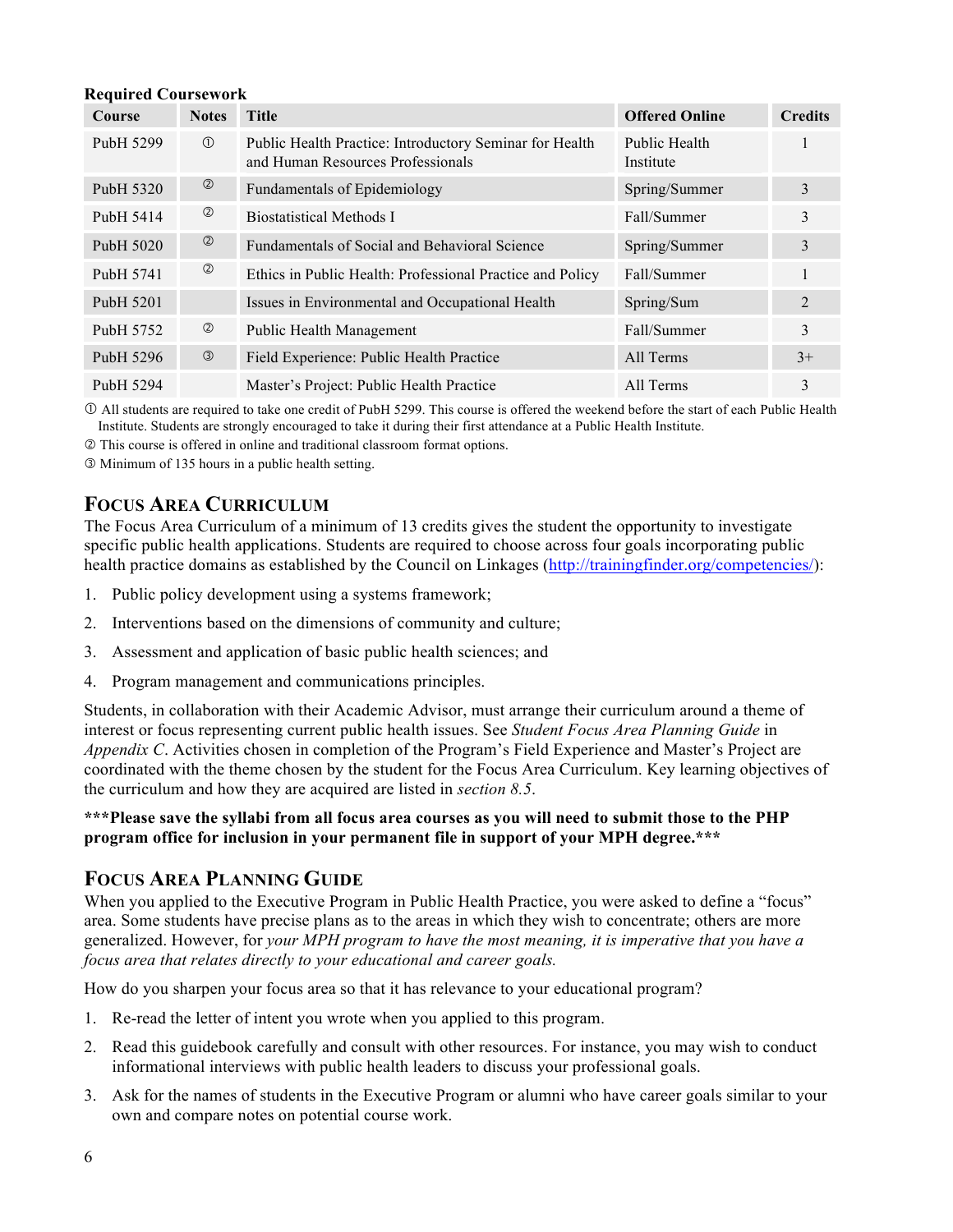- 4. Review the *Competencies Feedback Project* by the Council on Linkages Between Academia and Public Health Practice at http://trainingfinder.org/competencies/. This website provides information about Public Health domains and core competencies in current public health practice including policy development, community interventions, applications of knowledge, and program planning and management. What you discover in this website will give you a sharper perspective on what you wish to accomplish in your MPH program. You are encouraged to view this website early in your program.
- 5. Review the many courses offered through the School of Public Health at www.semesters.umn.edu/tccat/template/desn.cfm.

The above suggestions will help you sharpen the definition of what you wish to accomplish in your focus area.

After completing the above tasks, meet with your academic advisor to complete the *EPHP Focus Area Planning Form* (see *Appendix C*). Upon the completion of this meeting, you should have a precise description of your focus area and an agreement on specific courses (13 credits minimum) as well as a preliminary understanding of what you might wish to accomplish in your master's project.

Please note that your academic progress is documented by the completion and signing of various forms that can be found in the appendices section of this guidebook. These forms will become a permanent part of your file. Before the Master of Public Health degree is awarded, all forms must be signed by the appropriate individuals. **It is the student's responsibility to make certain that the forms are discussed with his/her academic advisor and filed at appropriate times with the Major in Public Health Practice and/or the School of Public Health.** A copy of each form should be submitted to Anne Ehrenberg, Public Health Practice Instructional Coordinator.

If at any point in your studies your educational expectations are not being achieved, please discuss your concerns with your academic advisor. If you are not satisfied with the outcome, please consult the Director of the Executive Program, Dr. Robert Veninga at venin001@umn.edu.

# **8.4 Required Course Descriptions**

### **PubH 6299 Public Health Practice: Integrating the Science and the Art of Public Health**

Designed to demonstrate how innovative public health strategies can impact the health of populations utilizing interdisciplinary approaches to change

### **PubH 6020 Fundamentals of Social and Behavioral Science**

Four major approaches to public health problems: psychosocial, economic, community, policy. Lectures provide overview of theory/implementation. Small groups provide opportunity to practice skills.

### **PubH 6102 Issues in Environmental and Occupational Health**

The field, current issues, and principles and methods of environmental and occupational health practice.

### **PubH 6320 Fundamentals of Epidemiology**

Basic concepts and knowledge of epidemiology, a methodology used to study the etiology, distribution, and control of diseases in human populations.

### **PubH 6414 Biostatistical Methods I**

Descriptive statistics, graphical methods. Use of Excel. Proportions, relative risk, odds ratios. Random sampling. Estimates of mean, medians, measures of variability. Normal distribution, t-/chi-square tests. Confidence intervals. Correlation/regression. Inference/causality.

### **PubH 6741 Ethics in Public Health: Professional Practice and Policy**

Introduction to ethical issues in public health practice/policy. Ethical analysis. Recognizing/analyzing morel issues.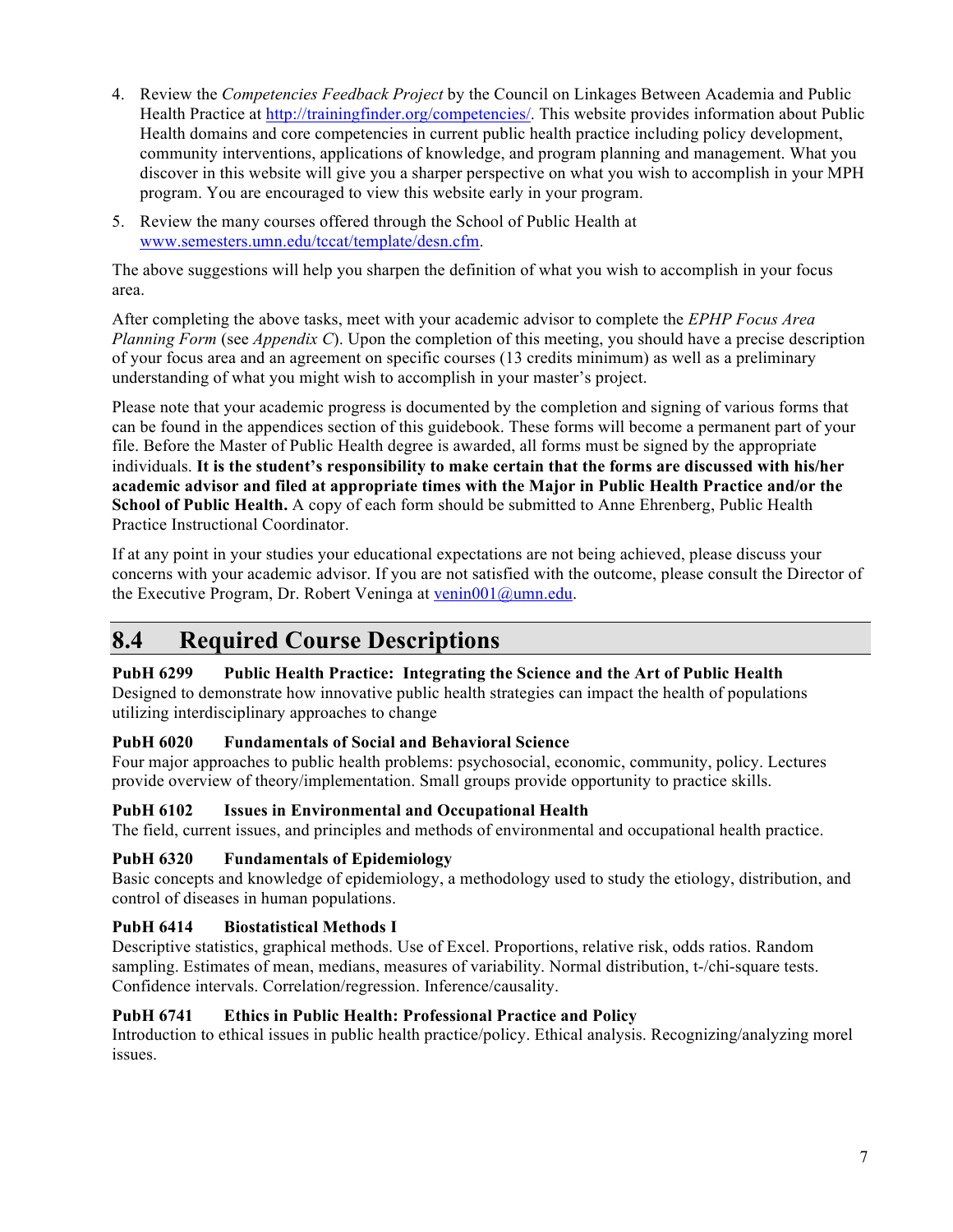### **PubH 6752 Public Health Management**

Managing projects and organizations in public health. Focuses on the skills and knowledge necessary to determine the mission of the organization and plan for the future, structure the organization to support individuals in their work, and motivate and manage activities to achieve their goals.

### **PubH 7294 Master's Project: Public Health Practice**

Directed field research, original or secondary analysis of data sets related to public health practice.

#### **PubH 7296 Field Experience: Public Health Practice**

Directed field experience/clinical rotation/practicum in selected community or public health agencies and institutions with opportunity for integration of knowledge and skills in population science for public health practice.

# **8.5 Curriculum Objectives**

| Objective      |                                                                                                                                                                      | <b>How acquired</b>                                                                                                                                                                               | <b>How measured</b>                          |  |
|----------------|----------------------------------------------------------------------------------------------------------------------------------------------------------------------|---------------------------------------------------------------------------------------------------------------------------------------------------------------------------------------------------|----------------------------------------------|--|
| 1.             | Develop a population perspective on<br>health and disease/injury.                                                                                                    | Pub <sub>H</sub> 6299<br>Elective Course in Assessment/Basic Sciences<br>Elective Course in Policy/Systems                                                                                        | Course evaluations,<br>examinations          |  |
| 2.             | Understand the principles and<br>practices of health promotion and<br>disease/injury prevention and<br>protection of human populations<br>from environmental hazards | PubH 6299<br>PubH 6320<br>Pub <sub>H</sub> 6752<br>Pub <sub>H</sub> 6102<br>Elective course in Intervention                                                                                       | Course evaluations,<br>examinations          |  |
| 3 <sub>1</sub> | Integrate public health principles<br>into the practice of health and human<br>services                                                                              | PubH 6299<br>Pub <sub>H</sub> 6320<br>Pub <sub>H</sub> 6414<br>Elective Course in Intervention<br>Elective course in Assessment/Basic Sciences                                                    | Course evaluations,<br>examinations          |  |
| 4.             | Appreciate the social, cultural and<br>environmental factors that affect<br>community health                                                                         | Pub <sub>H</sub> 6020<br>Pub <sub>H</sub> 6102<br>Elective course in Policy/System<br>Elective course in<br>Management/Communications                                                             | Course evaluations,<br>examinations          |  |
| 5.             | Understand public health as a social<br>system                                                                                                                       | Elective course in Policy/System<br>Elective course in Intervention<br>Elective course in<br>Management/Communications                                                                            | Course evaluations,<br>examinations          |  |
| 6.             | Identify the ethical issues in<br>disease/injury prevention and health<br>systems policy                                                                             | Pub <sub>H</sub> 6741<br>Elective course in Policy/Systems                                                                                                                                        | Course evaluations,<br>examinations          |  |
| 7.             | Develop a public health analysis of a<br>current public health issue or<br>program                                                                                   | Elective Course in Assessment/Basic Sciences<br>Elective course in Policy<br>PubH 7294                                                                                                            | Course evaluations,<br>examinations, project |  |
| 8.             | Understand the application of public<br>health tools to the evaluation and<br>control of a specific health issue                                                     | Elective course in Policy/Systems<br>Elective course in Intervention<br>Elective course in Assessment/Basic Sciences<br>Elective course in<br>Management/Communications<br>PubH 7294<br>PubH 7296 | Course evaluations,<br>examinations, project |  |
| 9.             | Apply public health skills in a<br>community practice setting                                                                                                        | Pub <sub>H</sub> 7296                                                                                                                                                                             | Course evaluation, oral<br>examination       |  |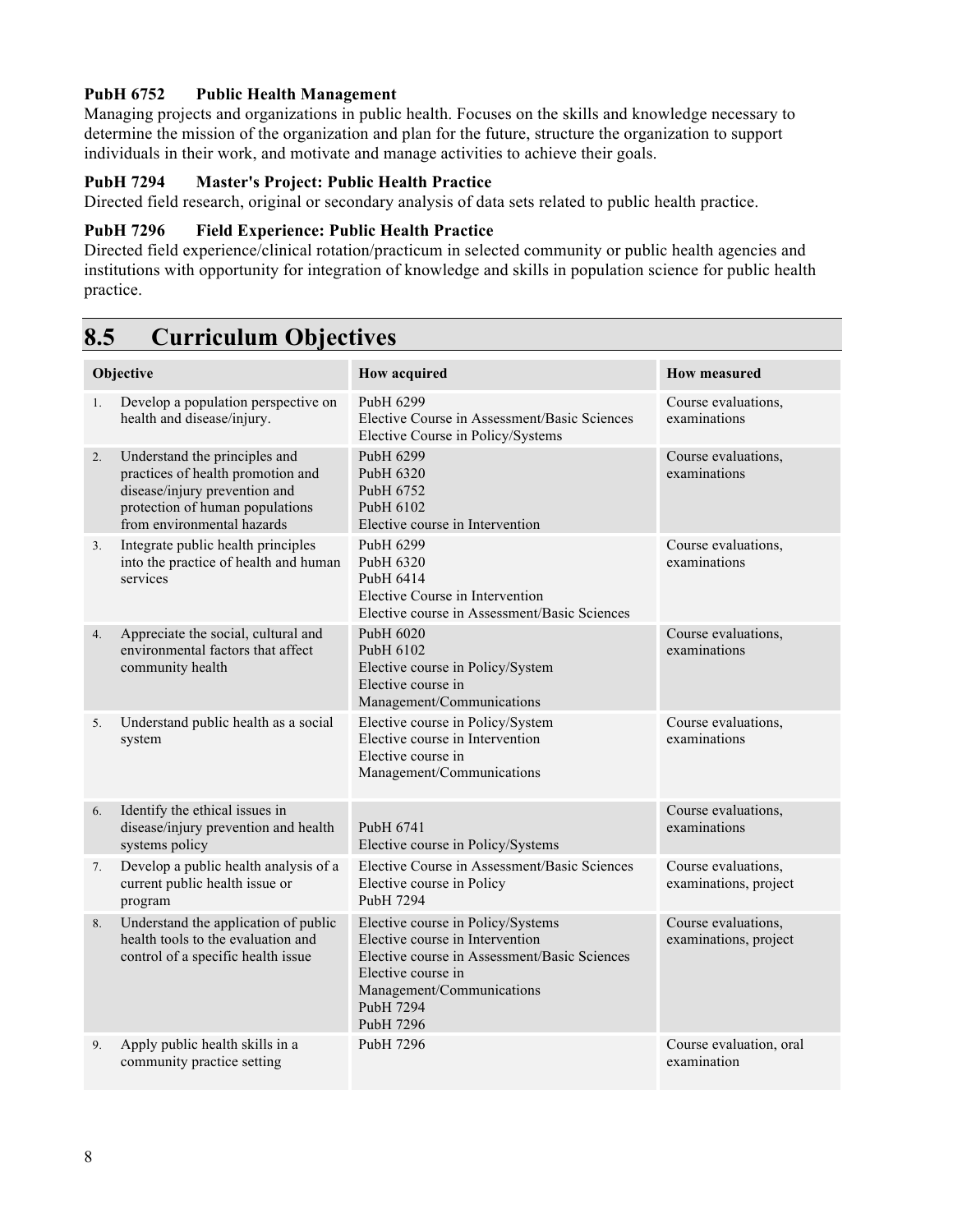# **8.6 Field Experience**

### **INTRODUCTION**

Part of the curriculum for the master's degree includes an opportunity for students to learn first-hand about the organization, operations, and special activities of selected agencies, institutions, and industries concerned with public health practice.

The PHP field experience provides students with a means of gaining additional insight into programs, personnel management, governmental relations, public relations, legislative support and, particularly, knowledge of special investigations conducted by these organizations. Participation in the activities of public health practice programs external to the University adds a dimension of experience to the curriculum that enriches the student's training and may be beneficial in seeking employment.

As part of fulfilling the MPH degree requirements, you must participate in a field placement experience. Please be aware that certain facilities are required by Minnesota law to submit paperwork for a criminal background check for all personnel with direct, unsupervised client contact. If you are placed in such a facility, you may be asked by the institution to submit paperwork, or the institution may require that you have this check facilitated by the School of Public Health. The School is prepared to assist you. Facilities that are covered by this law are hospitals, boarding care homes, outpatient surgical centers, nursing homes, home-care agencies, residential care homes, and board/lodging establishments providing health supervision services. Client contact must be direct and unsupervised (outside the hearing or vision of a supervisor at the facility). In the event this situation arises, please call The School of Public Health Student Services Center at 612.626.3500 or come to D305 Mayo, University of Minnesota TC campus for assistance. If you are outside the metro area, please feel free to call 800.774.8636.

## **REQUIREMENTS**

- 1. All PHP major students are required to complete a field experience as part of their degree program.
- 2. Students, in consultation with their academic advisor, should select the particular organization with which they wish to work. Selection of the organization, contact with it and designation of a preceptor in the organization may be arranged any time during the academic year.
- 3. Students register for a minimum of 3 semester credits for PUBH 7296. These credits may be taken during one semester, or divided among several semesters. As a guideline, a minimum effort of 135 hours is expected.
- 4. A student registered for PubH 7296 must complete the *Record of Student Field Experience* and *Field Experience Agreement* forms. These forms should be signed by the person the student will work with at the agency, the academic advisor, and the student before filing with the academic advisor. File as soon as arrangements are completed for the agency assignment. The forms are intended to avoid misunderstandings concerning expectations on the part of people involved. Sample forms can be found in *Appendix B* of this guidebook.
- 5. Students must submit a Field Experience Report(s) to their academic advisor. For details on this report, see *Appendix B*.
- 6. Some students may find certain aspects of the agency activity of sufficient interest to do a "Plan B" project while assigned to the agency. This requires study that is more extensive, an appropriate literature review, and an expansion of the subject beyond the field experience. The ultimate feasibility of such arrangements should be decided jointly by the student, the academic advisor, and the preceptor.

## **OVERALL GOALS**

Provide students with an opportunity to apply public health concepts to practice in a specific program, agency, or industry.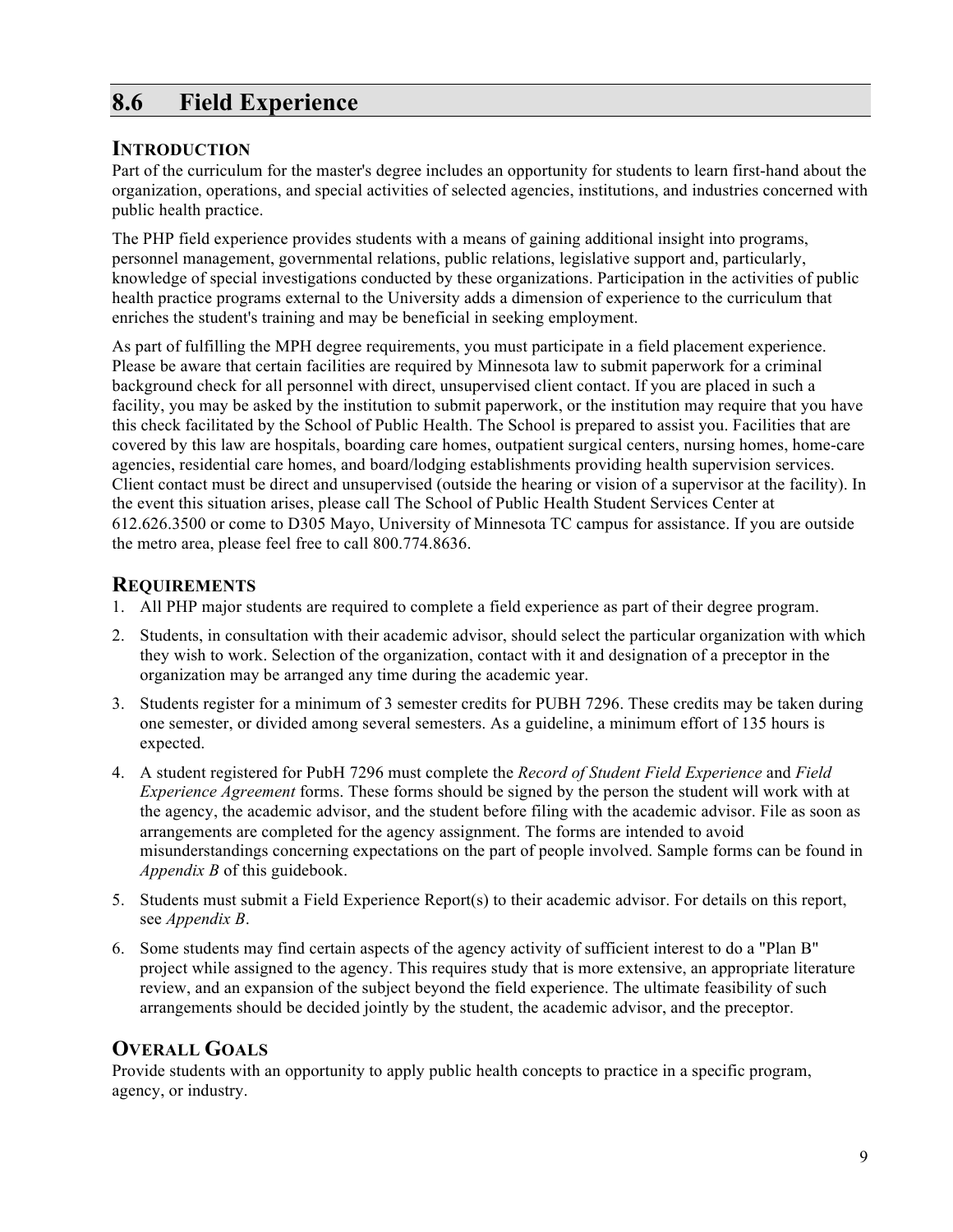## **STUDENT OBJECTIVES**

Development of your specific objectives should include consideration of:

- 1. The availability of a high quality learning experience in public health practice;
- 2. Your professional goals and interests;
- 3. Selected theories and concepts applicable to a role in the practice of public health;
- 4. The potential for practice in a leadership role(s); and
- 5. Your potential contribution(s) to the setting in which your field experience is based.

## **CREDITS AND GRADING**

The number of credits is arranged between students and their advisor. The grading for the field experience is S/N. Grades **for PubH 7296** are submitted when academic advisor has accepted and approved the report(s) on the field experience. (A total of at least 3 credits is required for graduation.)

## **FIELD EXPERIENCE: PUBLIC HEALTH PRACTICE REPORT**

Submit a 2-5 page typed summary of your learning experience no later than one week after completion of your field experience. Points to be addressed are identified below.

- 1. Identify your primary goal for the practicum and your rationale for choosing the setting.
- 2. Describe the setting in terms of the organization: name, location, number of employees, organizational mission and its products or services.
- 3. Identify your preceptors by name, title, and professional degrees.
- 4. Restate your learning objectives and the strategies and resources used to attain those objectives.
- 5. Restate your evaluation criteria and describe the degree to which you achieved your objectives.
- 6. Identify the most important items you learned, both professional and personal.
- 7. Comment on whether or not you would recommend this setting and preceptor for future PHP students.
- 8. Recommend specific strategies PHP faculty might have employed to enhance your experience.

# **8.7 Master's Project**

### **REQUIREMENTS**

The use of the word Master's Project signifies a planned undertaking involving studious inquiry or examination. The product of that undertaking is a formal, written, scholarly report that demonstrates writing proficiency; and the ability to critically approach a topic, synthesize, interpret, and successfully convey information to the appropriate audience.

Students are expected to demonstrate familiarity with the tools of applied research or scholarship in public health practice, the ability to work independently, and the ability to apply skills learned in coursework by completing either a Plan B Research Paper or Plan B Systematic Literature Review. The research or review must involve more than one faculty member, one as primary academic advisor and at least one faculty member as a reader for the project to give feedback prior to scheduling the final oral exam. The Master's Project should involve a combined total of at least 120 hours (the equivalent of three fulltime weeks of work).

The student, his/her academic advisor, and the faculty member for whom the work is to be done (if different from the academic advisor) decide how the Master's Project requirement is to be met. The student is responsible for consulting with and acquiring approval from the academic advisor to confirm that the project meets the requirements of their program of study (use the *Master's Project Proposal Form* found in *Appendix A*). The topic and form of the Master's Project depend upon the student's experience and the interests of both the student and the faculty. For example, if the student lacks experience in writing scholarly papers the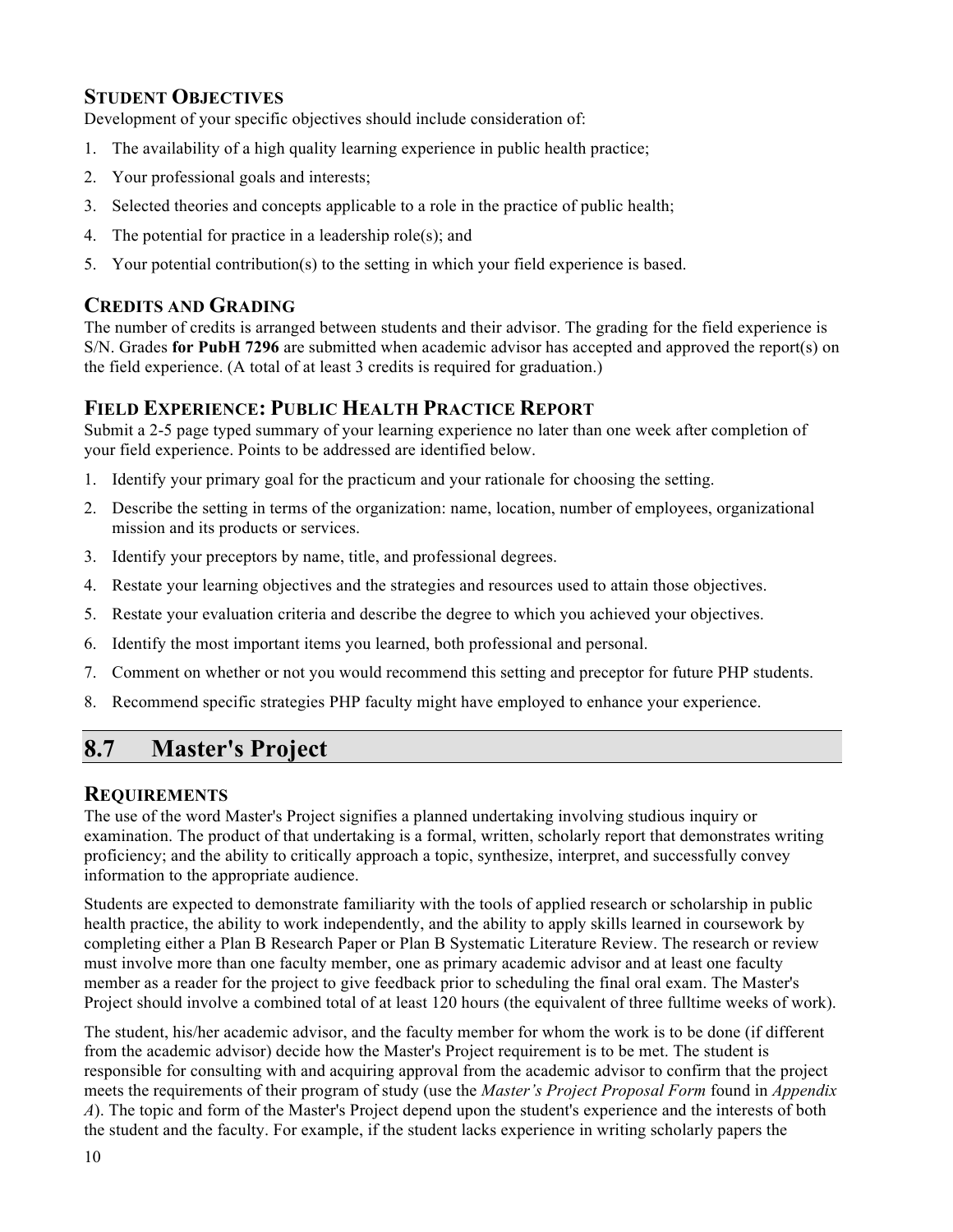student may profit from writing a Plan B Systematic Literature Review that involves a critical synthesis and interpretation of the literature on a public health topic using validated methodologies. However, those students with demonstrated writing skills and an interest in research might profit from working on a Plan B Research Paper involving collaboration with School of Public Health faculty on a data based project.

The student's work could culminate in the preparation of an article for potential publication. Guidelines for a Plan B Research Paper and a Plan B Systematic Literature Review can be found in *section 8.8*.

Refer to the class schedule of the semester you plan to register for the Master's Project. It is listed as PubH 7294 Master's Project: Public Health Practice, select the section # of your Advisor. Obtain a permission number from Anne Ehrenberg before registering for PubH 7294.

## **APPROVAL PROCESS**

In order to maximize the benefit from the academic advisor's input, students must have their topic approved by their academic advisor. Approval must be received in writing before work can begin on the project proposal. After receiving the academic advisor's approval on the topic, the student should begin to develop the project proposal. (Use the *Master's Project Proposal Form* – a sample can be found in *Appendix A* of this guidebook.) The proposal sets up a guiding framework for the project and establishes a timeline for completion that is mutually satisfactory to the student and his/her advisor. The project proposal should include the following:

- Statement of purpose or the idea for the project
- **Indication of culminating product: Plan B Research Paper or Plan B Systematic Literature Review**
- Statement of key research questions to be addressed and rationale
- List of associated objectives for the project
- Brief description of the project's methodology
- Proposed timeline
- Project budget (if applicable)

The Project Proposal must be approved by the Academic Advisor and, where appropriate, the Preceptor before beginning the project itself. For projects involving collection of information from people, approval must be obtained from the Committee on the Use of Human Subjects in Research; see *sections 6.11 and 8.9* for more information.

## **COMPLETION OF THE MASTER'S PROJECT**

Students must keep in touch with their academic advisor during the course of the Master's Project. Each Advisor should specify how he/she prefers to work with the student. Students should know that faculty may decline working with a student's project that is out of their area of expertise or if the student's timeline does not work out for the faculty member. Therefore, students are encouraged to seek information and ideas from other faculty members as well. A draft or drafts of the project should be submitted to the academic advisor for review and comments. These should be incorporated into the final draft of the project, and resubmitted to the advisor and reader. A student desiring publication of the Master's Project should discuss this with the advisor. Master's Projects written in publication format meet the program requirements with prior academic advisor approval. Once the academic advisor has approved a final version of the project, the final draft should be typed and submitted for acceptance. Also, submit a final copy to the Public Health Practice office.

# **8.8 Master's Project Options**

## **OPTION ONE: RESEARCH PAPER**

The Plan B Research Paper will focus on pertinent questions or issues in public health practice. This Master's Project option provides students with an opportunity to apply research skills to pertinent issues and questions under faculty supervision.

The component parts of a Plan B Research Paper are as follows: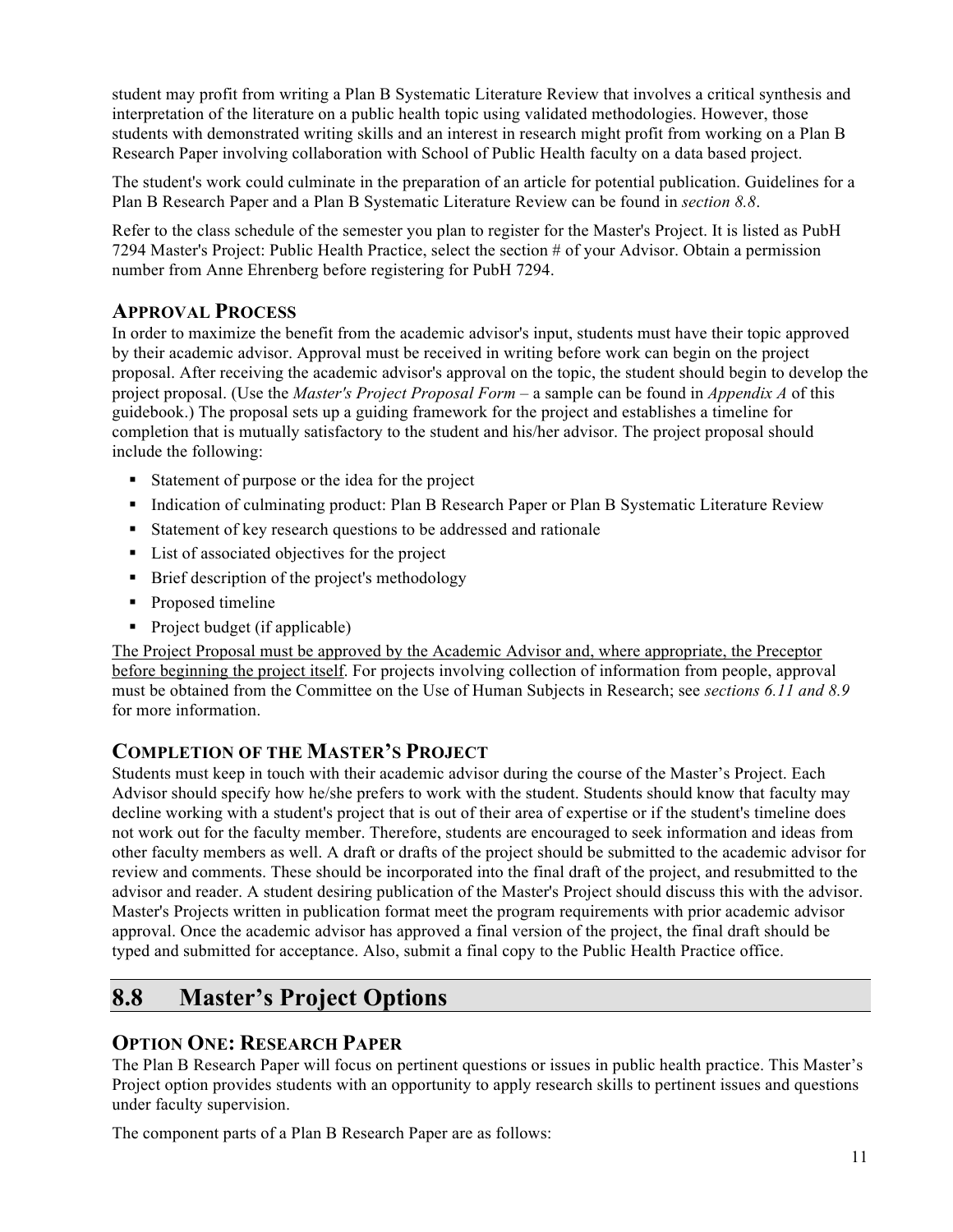- I. Abstract
- II. Introduction
	- A. Statement of the problem and its significance (historical background)
	- B. Review and synthesis of relevant literature (extent of written review dependent on nature of project)
	- C. Statement of conceptual framework, hypotheses and/or focused research questions, and the underlying rationale for each
	- D. Purpose of the study
- III. Methodology
	- A. Study design
	- B. Sample selection and description of sample characteristics including nature of response and non-response, as appropriate
	- C. Description of data/information collection procedures, study site and instrumentation, as appropriate
	- D. Analytic technique used quantitative, qualitative, as appropriate
- IV. Results (only the facts) presentation and analysis of data/information
- V. Discussion
	- A. Study limitations
	- B. Biases
	- C. Consistency with prior research
- VI. References (APA reference style or appropriate alternative)
- VII. Tables
- VIII. Figures
- IX. Appendices
	- A. Data collection instruments and letters
	- B. Institutional Review Board permission (as appropriate)

A Master's Project resulting in a Plan B Research Paper may, but need not necessarily involve the collection of primary data by the student. A Master's Project can be completed through secondary analysis of data as well. Projects may be undertaken in conjunction with ongoing faculty research, a student's class, or be carried out in conjunction with a fieldwork experience. Doing research at the experience site can create the opportunity for the student to systematically investigate issues or problems that are of direct relevance to his/her fieldwork organization. Such research in an "applied" mode will then provide an opportunity for the student to wrestle with the issues of knowledge and research utilization in practice or program development. However, this option must be discussed and approved by the Academic Advisor and Preceptor early in the practicum experience and before beginning the Master's Project itself.

## **OPTION TWO: SYSTEMATIC LITERATURE REVIEW**

The Plan B Systematic Literature Review will focus on pertinent questions or issues in public health practice. This Master's Project option provides students with an opportunity to apply analytical skills in the synthesis and interpretation of the literature under faculty supervision.

The component parts of a Plan B Systematic Literature Review are as follows:

I. Abstract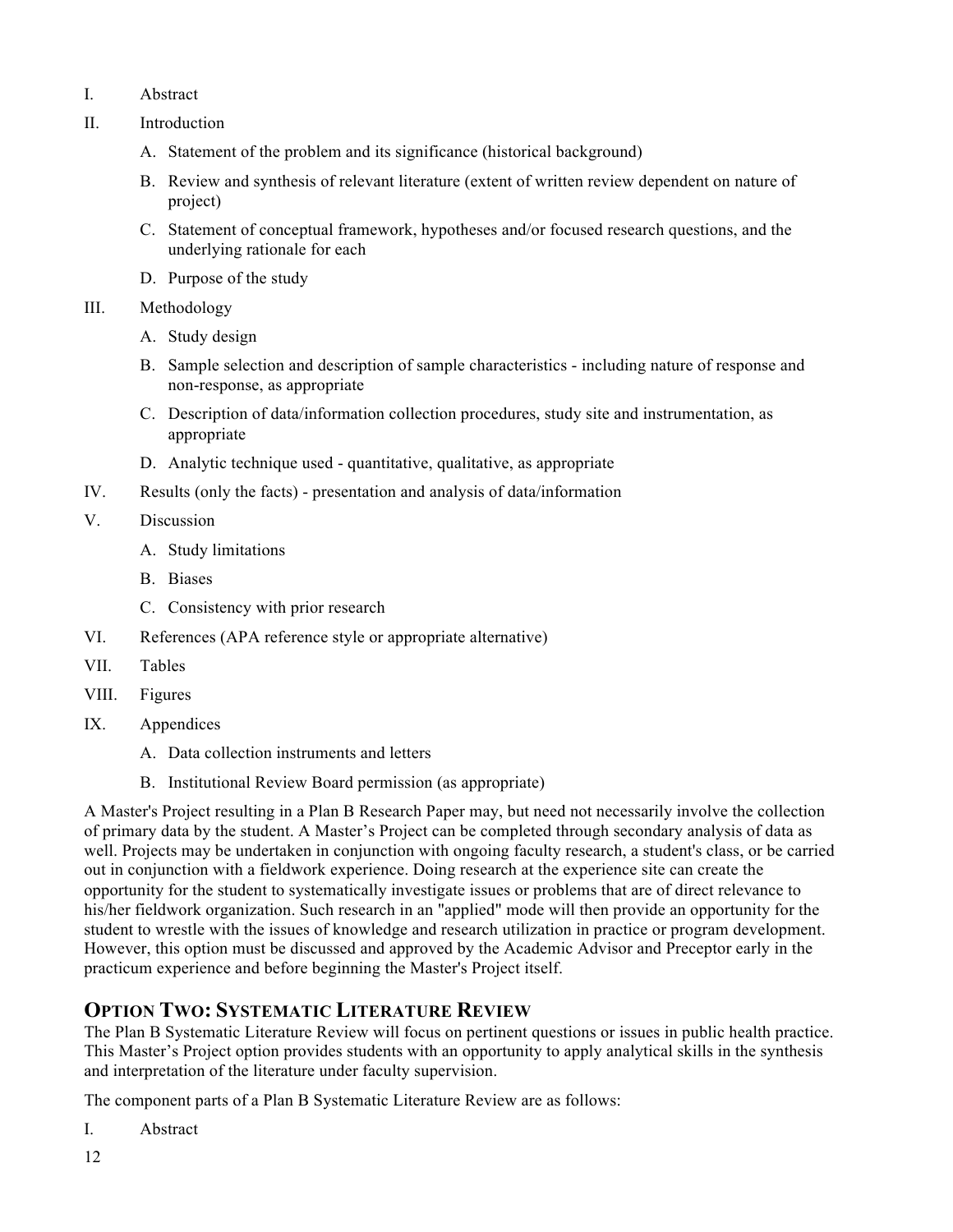- II. Introduction
	- A. Statement of the problem and its significance (historical background)
	- B. Statement of focused research questions and the underlying rationale for each
- III. Conceptual framework
- IV. Methodology (how is the search of the literature being conducted)
	- A. Locating and selecting studies
		- 1) Search methodology
		- 2) Selection criteria
	- B. Quality assessment of studies
		- 1) Evaluation of study designs
		- 2) Evaluation of study data
		- 3) Evaluation of study results
	- C. Data extraction from the studies
		- 1) Outcomes evaluated
		- 2) Data extraction protocol
		- 3) Data extraction method
	- D. Data synthesis from studies analytic techniques (quantitative, qualitative)
- V. Results
	- A. Studies selected
	- B. Quality of studies
	- C. Findings of studies
	- D. Synthesis of findings
	- E. Assessment of biases
	- F. Limitations
- VI. Conclusions and recommendations significance to the field of public health
- VII. References (APA reference style or appropriate alternative)

A Master's Project resulting in a Plan B Systematic Literature Review can be undertaken in conjunction with a faculty research project, student's class, or be carried out in conjunction with a fieldwork experience. Doing synthesis and analysis of the literature at the placement site can create the opportunity for the student to investigate issues or problems that are of direct relevance to his/her fieldwork organization. Such review in an "applied" mode will then provide an opportunity for the student to wrestle with the issues of knowledge and information utilization in practice or program development. However, this option must be discussed and approved by the Academic Advisor and Preceptor early in the practicum experience and before beginning the Master's Project itself.

## **8.9 Human Subjects Protections**

All students at the University of Minnesota who conduct any research using human subjects are required to submit their research proposal to the University of Minnesota Institutional Review Board (IRB) for approval prior to conducting their study. The approval process can take up to two months. This time must be accounted for when developing the proposal timeline. No contacts with potential or actual study participants, including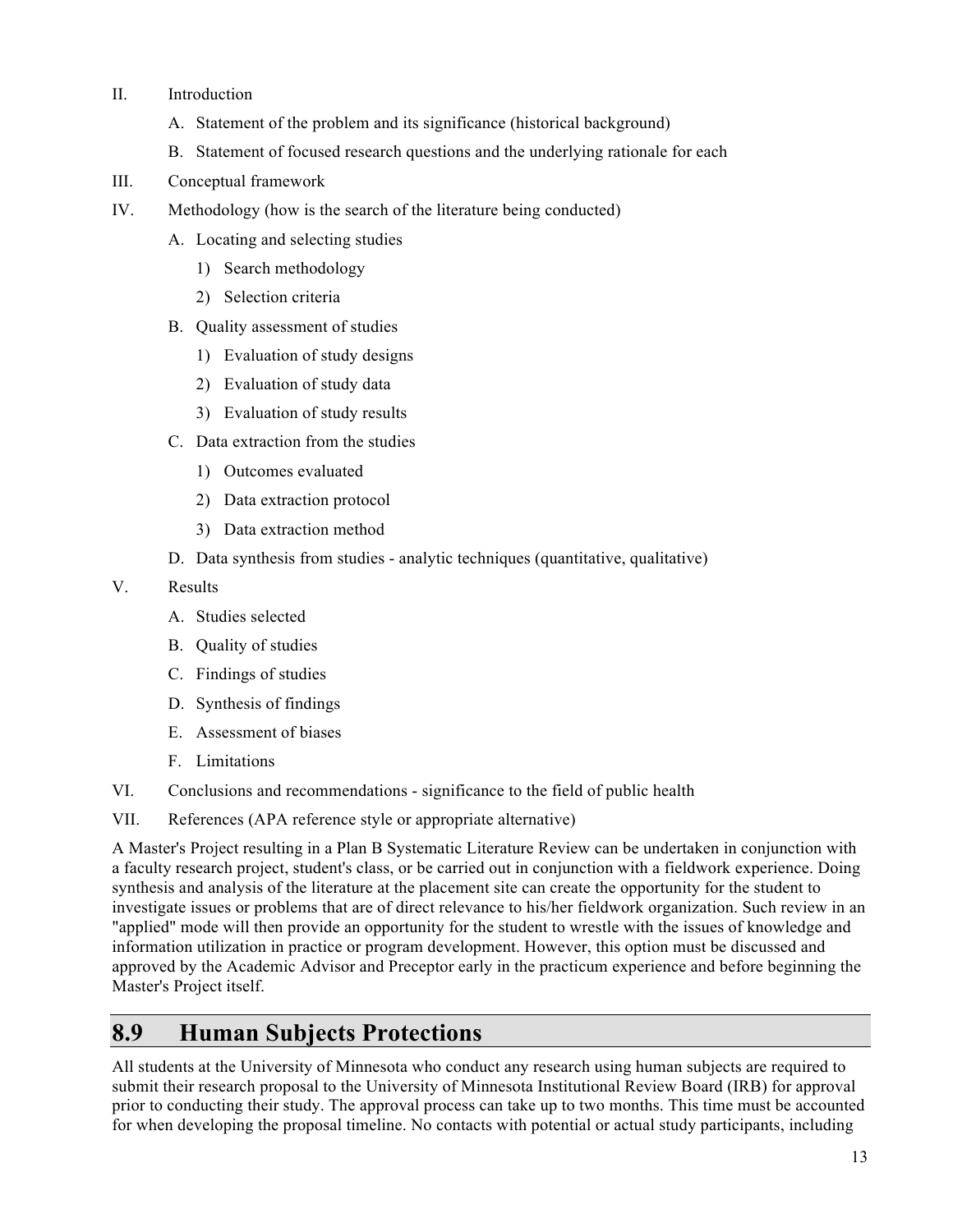recruitment, or other research may occur until final IRB approval. After the outline has been approved, each student should allow a minimum of six months to complete all the tasks involved in preparing the IRB application and getting approval, conducting the project and preparing the final draft.

Please see *section 6.11* for IRB procedures and further information.

# **8.10 Final Oral Examination**

All master's degree candidates are expected to pass a final comprehensive oral examination, taken after submission of the Plan B project.

A committee will examine the student on the content of the Plan B project as well as questions on general areas of public health. The examining committee will consist of the academic advisor, a second focus specialist from the practice community (optional), a School of Public Health faculty member who also serves as reader of the Master's Project and the PHP major chair or designate. Final approval rests with the Dean of the School of Public Health.

The student is expected to present a professional seminar on their Plan B project (20-30 minutes) as part of the final comprehensive oral examination followed by questions. This seminar will be open to guests. A closed meeting between the candidate and the examining committee immediately follows the seminar. This closed meeting may include further questions on the Plan B project, as well as questions on general public health areas. Upon completion of the examination, the candidate is then excused and a formal vote of the committee is taken on whether the candidate passed the examination. In order to pass the examination, the candidate must receive at least three positive votes. After successful completion of the exam, committee members will sign the student study plan. The signed MPH study plan is forwarded to the PHP Major Coordinator.

# **8.11 Graduate Follow-up Survey**

Students must submit the Graduate Survey prior to receiving their degree or certificate. Students may complete the process online at the Graduate Survey link on the SPH home page (www.sph.umn.edu). Upon submitting the electronic survey, the student's relevant major coordinator will be notified by e-mail. Coordinators may opt to have the student complete a paper copy, and then enter the information for the student using the online form.

All graduates will receive a three-month and six-month e-mail message asking them to update survey information (e.g., employment). This is through secure access and coordinators will not be able to input on students' behalf.

# **8.12 Graduation Checklist**

- 1. Submit completed MPH study plan at least one semester (or earlier) prior to anticipated completion of coursework. Submit to Anne Ehrenberg, Academic Programs and Instructional Coordinator, in the PHP Major office, Mayo C302. The MPH study plan can be found at www.sph.umn.edu/students/current/studyplan/.
- 2. File Application for Degree form at 200 Fraser Hall by semester deadline (see sample form in the Student Guidebook). Students can turn the form in anytime after starting the program up to the deadline date (contact Major Coordinator for deadline dates). The form can be downloaded from the U of MN website at: http://onestop.umn.edu/Forms/pdf/Appl\_Degree.PDF or found in the PHP Major Office Mayo at C302, the SPH Student Services Center at Mayo D305 or at 200 Fraser Hall.
- 3. **Complete all coursework and requirements for your MPH** by the semester deadlines to be cleared for graduation (contact Major Coordinator for deadline dates)
- 4. Sign up for and complete at least 3 Field Experience credits (PubH 7296)
- 5. Sign up for and complete at least 3 Master's Project credits (PubH 7294)

14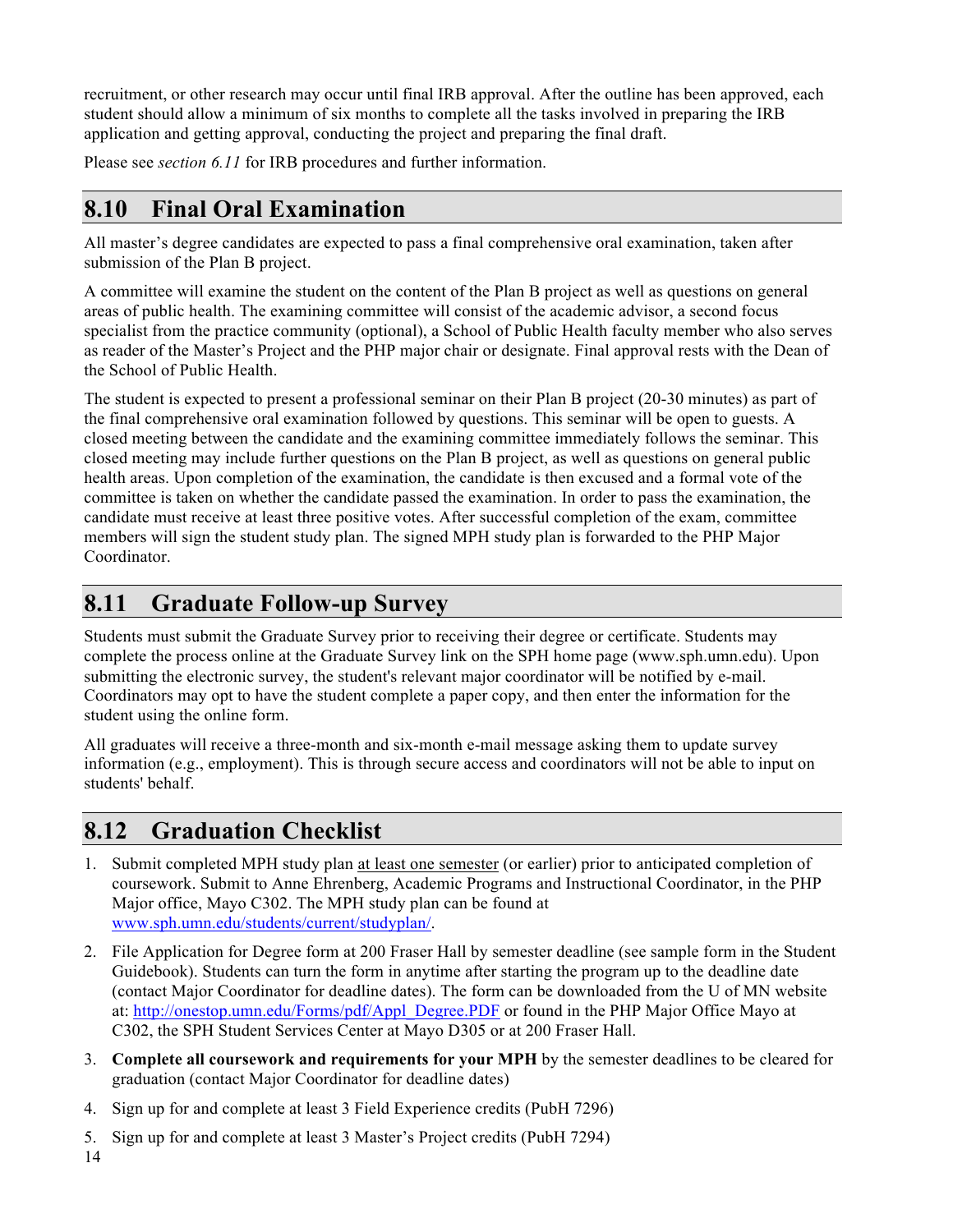- 6. Schedule oral exam. The student is responsible for scheduling the oral exam with the committee members and arranging for any audio-visual equipment needed for the presentation. Contact the PHP Major Coordinator to confirm PHP conference room availability.
- 7. Provide each committee member with a copy of your Plan B paper **at least two weeks before the scheduled date of your oral exam**.
- 8. Submit the following items to the PHP program office to ensure you're eligible to graduate:
	- a. Approved Focus Area Planning Form, in which you document how you achieved the EPHP focus area goals,
	- b. Course syllabi for ALL Focus area courses (**remember to save your course syllabi**),
	- c. University of Minnesota course work transcripts (do not need to be official transcripts),
	- d. The Master's Project and Field Experience documentation,
	- e. Plan B paper,
	- f. MPH Study Plan, plus copies of any amendments added at a later time, and
	- g. A reflective summary (not more than 5 pages) of your learning objectives/focus area, how you met them and how the MPH has prepared you for public health practice.
- 9. Notify Anne Ehrenberg (612) 626-5665 or php@umn.edu of the date of the oral exam at least two weeks prior to the exam so that your student file can be forwarded to your academic advisor.
- 10. At the oral exam, the committee will sign the study plan. The academic advisor is responsible for returning the student file with the signed study plan to the Academic Programs and Instructional Coordinator as well as submitting a grade change for the master's project credits.
- 11. Submit the *Graduate Survey*.
- 12. Sign up to participate in the SPH Commencement (held every May) and have your name in the Commencement program. Details available from the Student Services Center.

## **8.13 Staff and Faculty**

## **PUBLIC HEALTH PRACTICE MAJOR STAFF**

| <b>Public Health Practice Major Chair</b> |                                                                               |  |
|-------------------------------------------|-------------------------------------------------------------------------------|--|
|                                           |                                                                               |  |
|                                           | <b>Executive Program in Public Health Practice Program Director</b>           |  |
|                                           |                                                                               |  |
|                                           | <b>Public Health Practice Academic Programs and Instructional Coordinator</b> |  |
|                                           |                                                                               |  |

## **EXECUTIVE PROGRAM IN PUBLIC HEALTH PRACTICE FACULTY**

#### **John Adgate, PhD**

*Assistant Professor* 612.624.2601; jadgate@umn.edu Exposure and risk assessment; risk communication; environmental healthy policy

#### **Bruce H. Alexander, PhD**

*Assistant Professor* 612.625.7934; balex@umn.edu Occupational and environmental epidemiology, especially occupational determinants of reproductive health, cancer,

and traumatic injury; use of biological markers in epidemiological research

#### **Boris Bershadsky, PhD**

*Assistant Professor* 612.626.2439; bersh002@umn.edu Data operations; health care quality

### **Lynn Blewett, PhD, MA**

*Assistant Professor* 612.626.4739; blewe001@umn.edu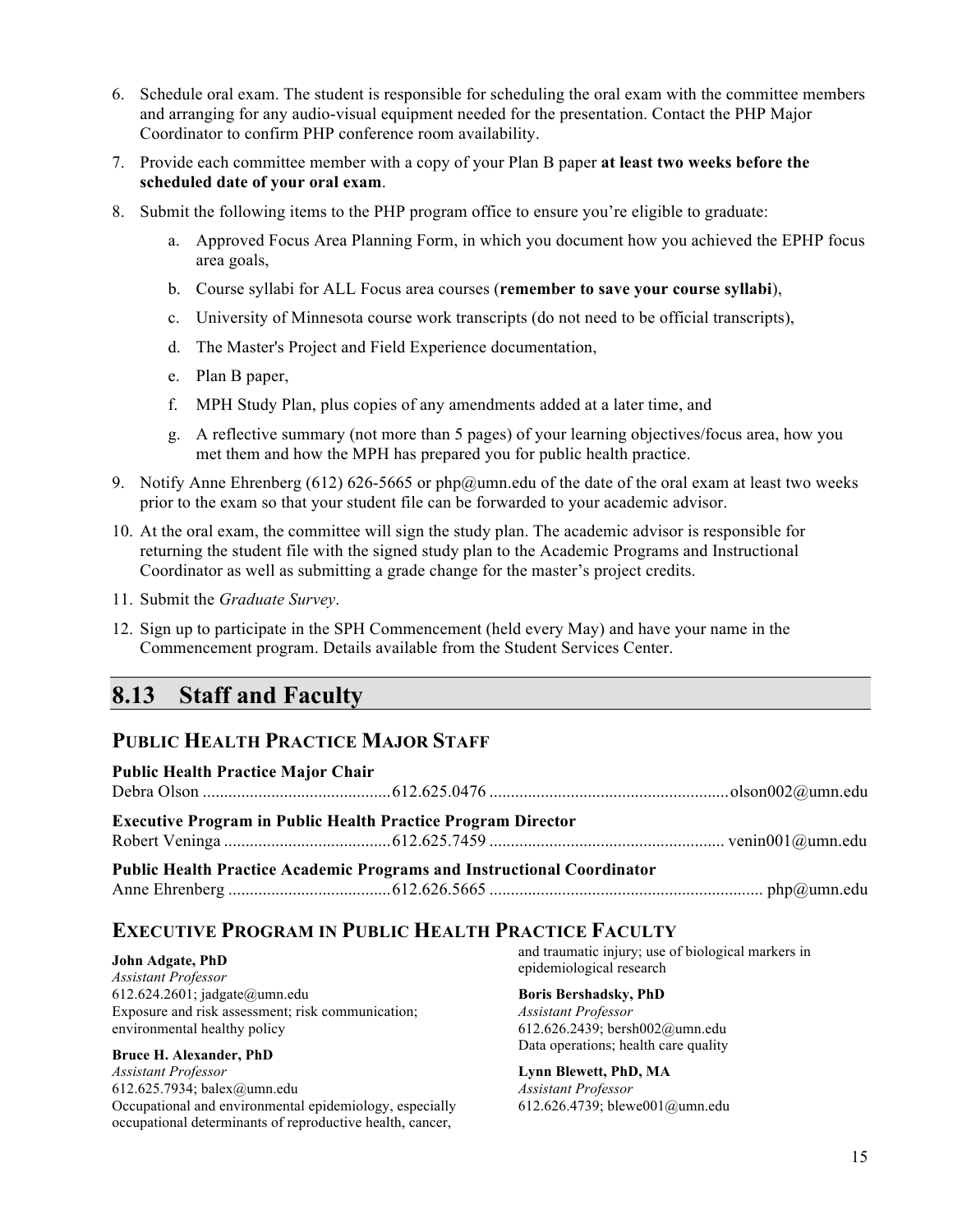Health care policy and analysis; finance and delivery; access to care

#### **Lester Block, DDS, MPH**

*Associate Professor* 612.625.6992; block001@umn.edu Competition, regulation, rationing of health services, health policy

#### **Lisa Brosseau, MS, ScD**

*Associate Professor*  612.624.3143; brosseau@umn.edu Measurement of respirator valve leakage; assessment of bio-erosol fluorescence; control of wood dust in small woodworking shops

#### **Tim Church, MS, PhD**

*Associate Professor* 612.626.1494; trc@cccs.umn.edu Design and analysis of screening and prevention studies in cancer and cardiovascular disease; model uncertainty and mathematical representations of causal models

#### **Roger Feldman, PhD**

*Blue Cross Professor in Health Insurance* 612.624.5669; feldm002@umn.edu Health economics

#### **John Finnegan, PhD**

*Professor, Associate Dean for Academic Affairs* 612.626.4937; finne001@umn.edu; finnegan@epi.umn.edu Mass communication and public health

#### **Jean Forster, PhD, MPH**

*Professor* 612.626.8864; forster@epi.umn.edu Prevention policy; community and environmental strategies to reduce chronic disease risk

#### **Judith Garrard, PhD**

*Professor* 612.625.9169; jgarrard@umn.edu Psychology; behavioral geriatrics; pharmacoepidemiology

### **Susan Gerberich, PhD, MSPH**

*Professor*

612.625.5934; gerbe001@umn.edu Injury epidemiology and control; population-based/casecontrol studies (all ages); brain and spinal cord injuries; occupational injuries including agricultural injuries; intentional injuries, including work-related violence; sports-related injury; general unintentional injury; injury surveillance

#### **Ian Greaves, MD**

*Associate Professor, Associate Dean for Research* 612.624.6196/626.4855; igreaves@umn.edu Lung disorders caused by airborne exposures; agricultural health and safety issues; health and safety problems of small businesses; workers compensation; international environmental and occupational health issues

#### **Craig Hedberg, PhD**

*Associate Professor* 612.626.4757; hedbe005@umn.edu Food safety; surveillance of food borne diseases and hazards; prevention and control of outbreaks in commercial food service; ecology of infectious disease

#### **Wendy Hellerstedt, PhD, MPH**

*Associate Professor* 612.626.2077; hellerstedt@epi.umn.edu Reproductive/perinatal epidemiology; adolescent pregnancy

#### **Rosalie Kane, DSW**

*Professor* 612.624.5171; kanex002@umn.edu Aging and long-term care; ethics

#### **John Kralewski, PhD, MHA**

*Professor* 612.624.2912; krale001@umn.edu Medical group practices; managed health care

#### **U. Beate Krinke, PhD, MPH, RD**

*Instructor* 612.624.8243; krinke@epi.umn.edu Nutrition; aging; food and nutrition policy development

#### **Harry Lando, PhD**

*Professor* 612.624.1877; lando@epi.umn.edu Smoking intervention and policy

#### **DeAnn Lazovich, PhD, MPH**

*Assistant Professor* 612.626.9099; lazovich@epi.umn.edu Cancer prevention and control; cancer epidemiology

#### **William H. Lohman, MD**

*Assistant Professor, Director Program in Public Health Medicine* 612.626.4855; lohma003@umn.edu Occupational health and safety; workers' health; respiratory health

### **Claudiu Lungu, PhD, MS**

*Assistant Professor* 612.625.6904; lungu001@umn.edu Applied industrial hygiene; evaluation, control and measurement of gas-phase contaminants; diffusive sampling; multiple component absorption; health physics. internal contamination, microdosimetry, and radon sampling

#### **Patricia McGovern, PhD, MPH**

*Associate Professor* 612.625.7429; pmcg@umn.edu Occupational health policy including women's use of family medical leave policies in association with postpartum health and workplace violence prevention and control

#### **Ira Moscovice, PhD**

*Professor* 612.624.8618; mosco001@umn.edu Operations research; rural health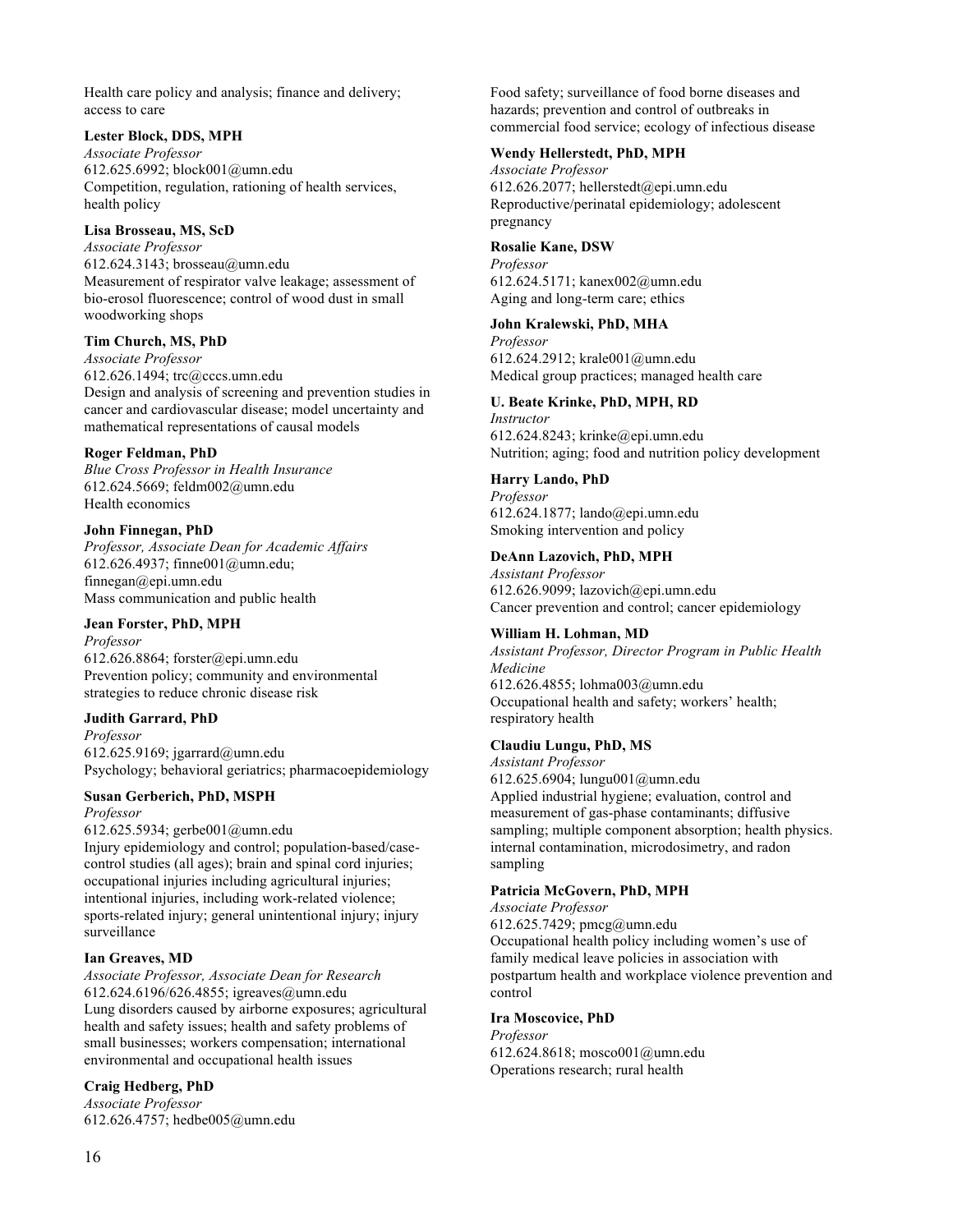#### **James Neaton, PhD**

*Professor* 612.626.9040; jim@ccbr.umn.edu Design and conduct of clinical trials and the application of statistical models to the analysis of data arising from them

#### **John A. Nyman, PhD**

*Professor* 612.626.4425; nyman001@umn.edu Health economics; the theory of the demand for health insurance; nursing home and long-term care policy; the behavior of physicians; cost-effectiveness analysis

#### **Michael Oakes, PhD**

*Assistant Professor* 612.624.6855; oakes@epi.umn.edu Quantitative methods; social epidemiology; bioethics

#### **Charles Oberg, MD, MPH**

*Associate Professor* 612.625.6616; oberg001@umn.edu Health disparities; childhood poverty; health care access  $\&$ finance

#### **Debra Olson, MPH**

*Instructor, Major Chair Public Health Practice* 612.625.0476; olson002@umn.edu Occupational health nursing; injury prevention and control; agricultural safety and health; innovative teaching methods that employ new technologies and involve distance learning

#### **Michael Osterholm, PhD, MPH**

*Professor*

612.626.6770; mto@umn.edu Infectious disease epidemiology; bioterrorism; foodborne diseases; antibiotic resistance; vaccine preventable diseases; internet-based information systems; national policy development

#### **Joän Patterson, PhD**

*Associate Professor* 612.624.1394; patterson  $j@epi.$ umn.edu Families and health; childhood chronic illness and disability

#### **Cheryl Perry, PhD, MA**

*Professor* 612.624.4188; perry@epi.umn.edu Community-based behavioral interventions with children, adolescents, and families

#### **Gurumurthy Ramachandran, PhD**

*Associate Professor* 612.626.5428; ramac002@umn.edu Methods of development for retrospective exposure assessment; measurement of air pollution, analysis of exposures to chemical mixtures, methods for analysis of aerosol measurements; theoretical and experimental studies on design of aerosol samplers; optical remote sensing applications in industrial hygiene

#### **Peter Raynor, PhD**

*Assistant Professor* 612.625.7135; praynor@umn.edu Engineering control of occupational hazards; theoretical and experimental filtration studies; measurement of volatile aerosols; protection of workers exposed to metalworking fluids; improving sampling methods used by industrial hygienists

#### **William Riley, PhD**

*Assistant Professor* 612.625-0615; riley001@umn.edu Health care management, health care financing

#### **Pamela Schreiner, PhD, MS**

*Associate Professor* 612.626.9097; schreiner@epi.umn.edu Cardiovascular disease epidemiology and etiology; the perimenopausal transition; osteoporosis

#### **Mary Story, PhD, MS, RD**

*Professor, Associate Dean for Student Affairs* 612.626.8801; story@epi.umn.edu Child/adolescent obesity

#### **Traci Toomey, PhD**

*Assistant Professor* 612.626.9079; toome001@umn.edu Alcohol & tobacco policy research, injury prevention

#### **William Toscano, PhD**

*Professor, Division Head for Environmental and Occupational Health* 612.624.2967; tosca001@umn.edu Gene environment interactions, environmental signals and sensors; hormone active agents in the environment; effect of environment on fetal development; global environmental health

#### **Michelle Van Ryn, PhD, MPH**

*Associate Professor* 612.624.0023; vanryn@epi.umn.edu Formal and informal social relationships and health; race/ethnicity disparities in treatment; intervention design and evaluation

#### **Robert Veninga, PhD**

*Professor* 612.625.7459; venin001@umn.edu Management communications; organizational behavior

#### **Beth Virnig, PhD, MPH**

*Assistant Professor* 612.624.4426; virni001@umn.edu Administrative data analysis; cancer surveillance and treatment; end of life care

#### **Elizabeth Wattenberg, PhD**

*Associate Professor* 612.626.0184; watte004@umn.edu Molecular toxicology; investigation of the mechanisms by which different types of carcinogenic agents modulate cellular signal transduction pathways; risk assessment and environmental regulation

#### **Douglas Wholey, PhD, MBA**

*Professor* 612.626.4682; whole001@umn.edu Organizational sociology; health care organization; managed care; informatics; management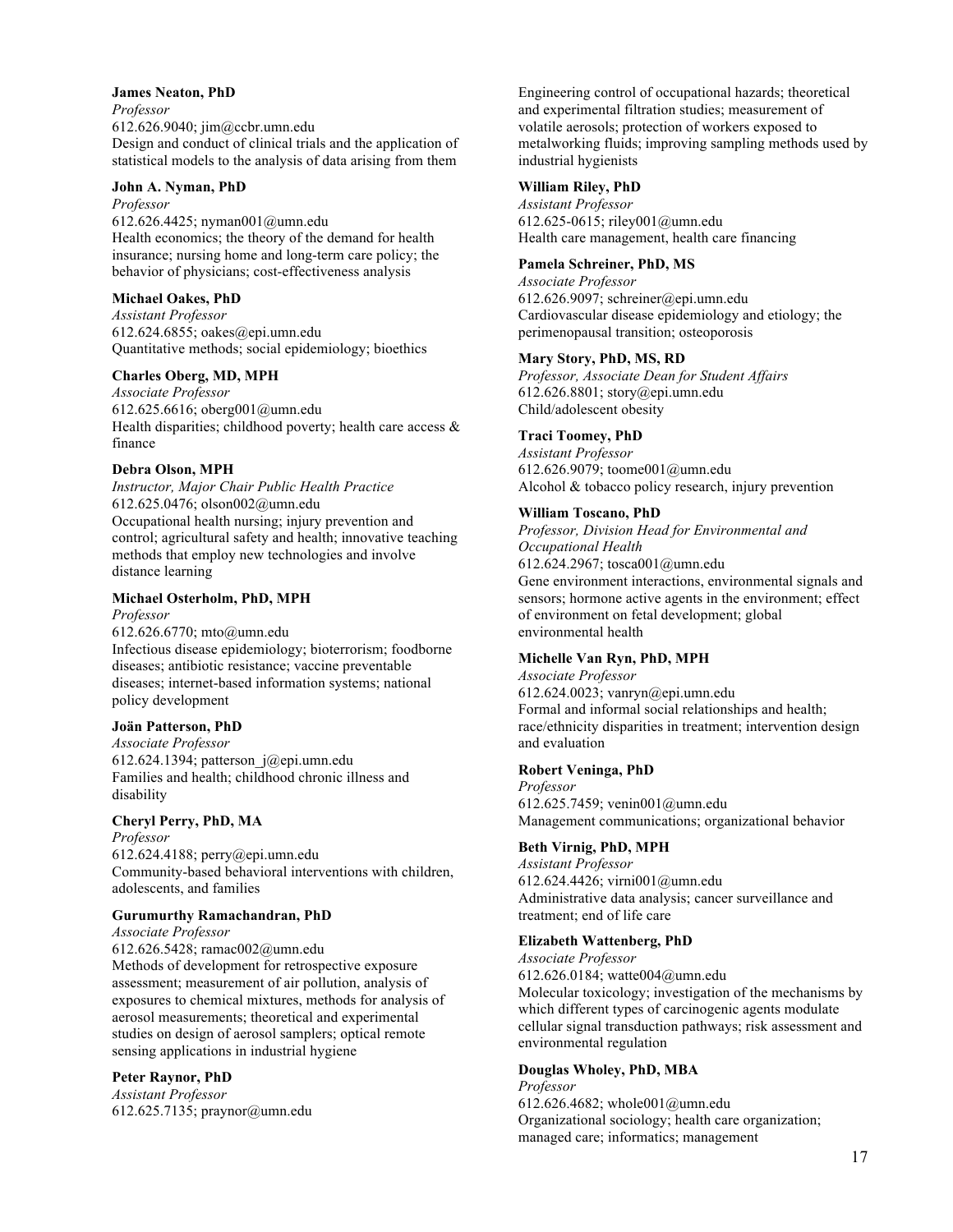## **ADJUNCT FACULTY**

**Sara Axtell, PhD** Assistant Professor 612.625.4489; axtel002@umn.edu

**Edward Ehlinger, MD, MSPH** Adjunct Associate Professor 612.625.1612; ehlin003@umn.edu

**Katherine Fennelly, PhD** Professor 612.625.6685; fenne007@umn.edu

**James Hart, MD** Adjunct Assistant Professor 651.629.1286; hartx013@umn.edu

### **Will Hueston, DVM, PhD, DACVPM**

Director, Center for Animal Health and Food Safety 612.625.8709; huest001@umn.edu

**Lowell Johnson, MPA** Lecturer 651-739-7440; joh02011@umn.edu

**David Radosevich, PhD** Assistant Professor 612.626.4701; davidmr@umn.edu

**John Shutske, PhD** Professor 612.626.1250; shutske@umn.edu

# **8.14 Appendices**

#### **Appendix A**

Master's Project Proposal Form

#### **Appendix B**

- Field Experience Agreement
- Field Experience Record
- Field Experience Report
- Field Experience Worksheet

#### **Appendix C**

EHPH Focus Area Planning Form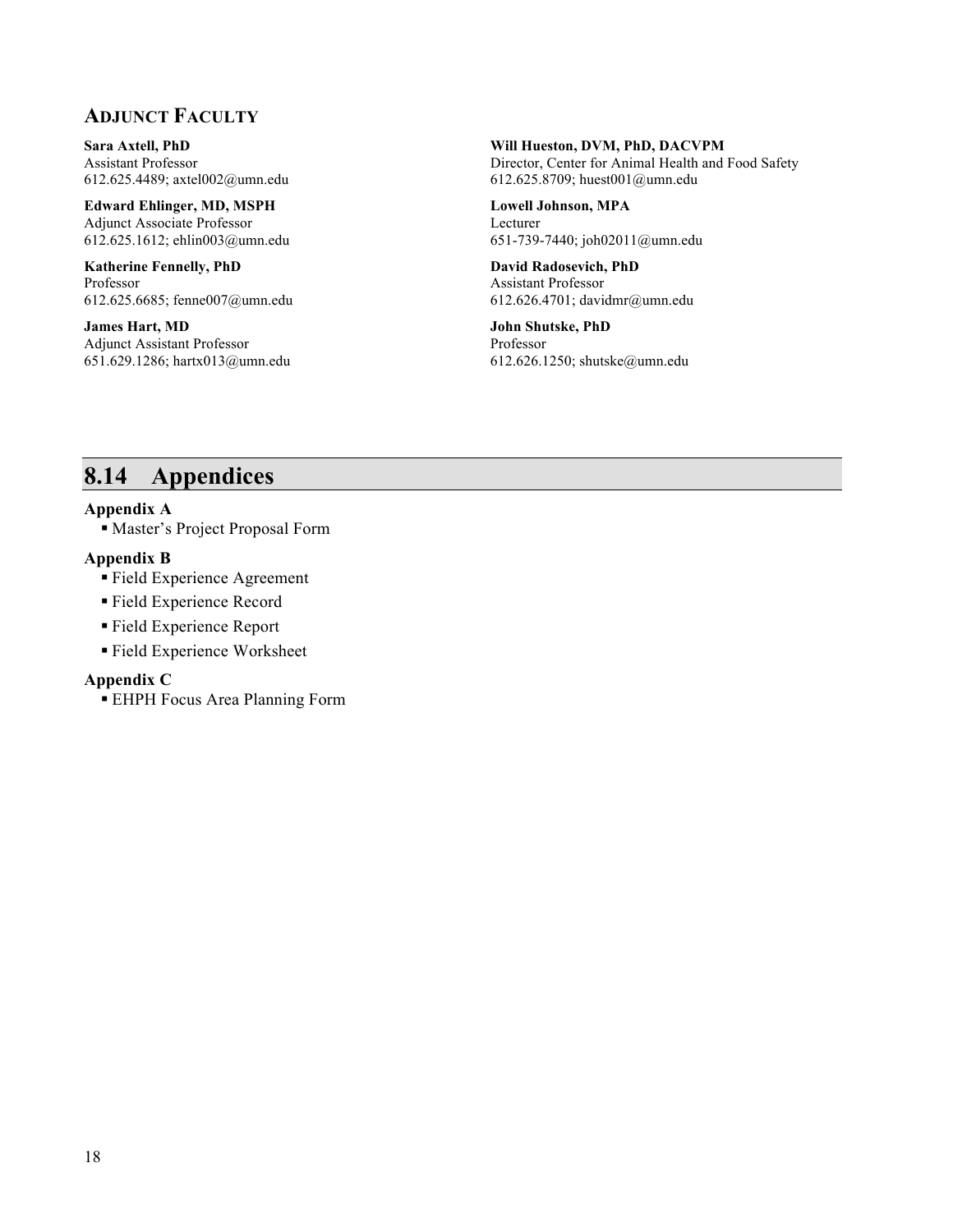## **APPENDIX A – SAMPLE FORM**

## **PubH 7294 Public Health Practice: Master's Project**

# **MASTER'S PROJECT PROPOSAL FORM**

| Name                                                    | Date |  |
|---------------------------------------------------------|------|--|
| Project Title                                           |      |  |
| Academic Advisor Approval:                              | Date |  |
| Briefly describe your proposed project and its purpose. |      |  |

2. Indicate if the culminating product will be a

Plan B Research Paper

Plan B Systematic Literature Review

3. State the key research question(s) and hypotheses (if applicable) to be addressed.

4. Briefly list your objectives for the project.

- 5. Briefly describe the project's methodology
- 6. Timeline
- 7. Budget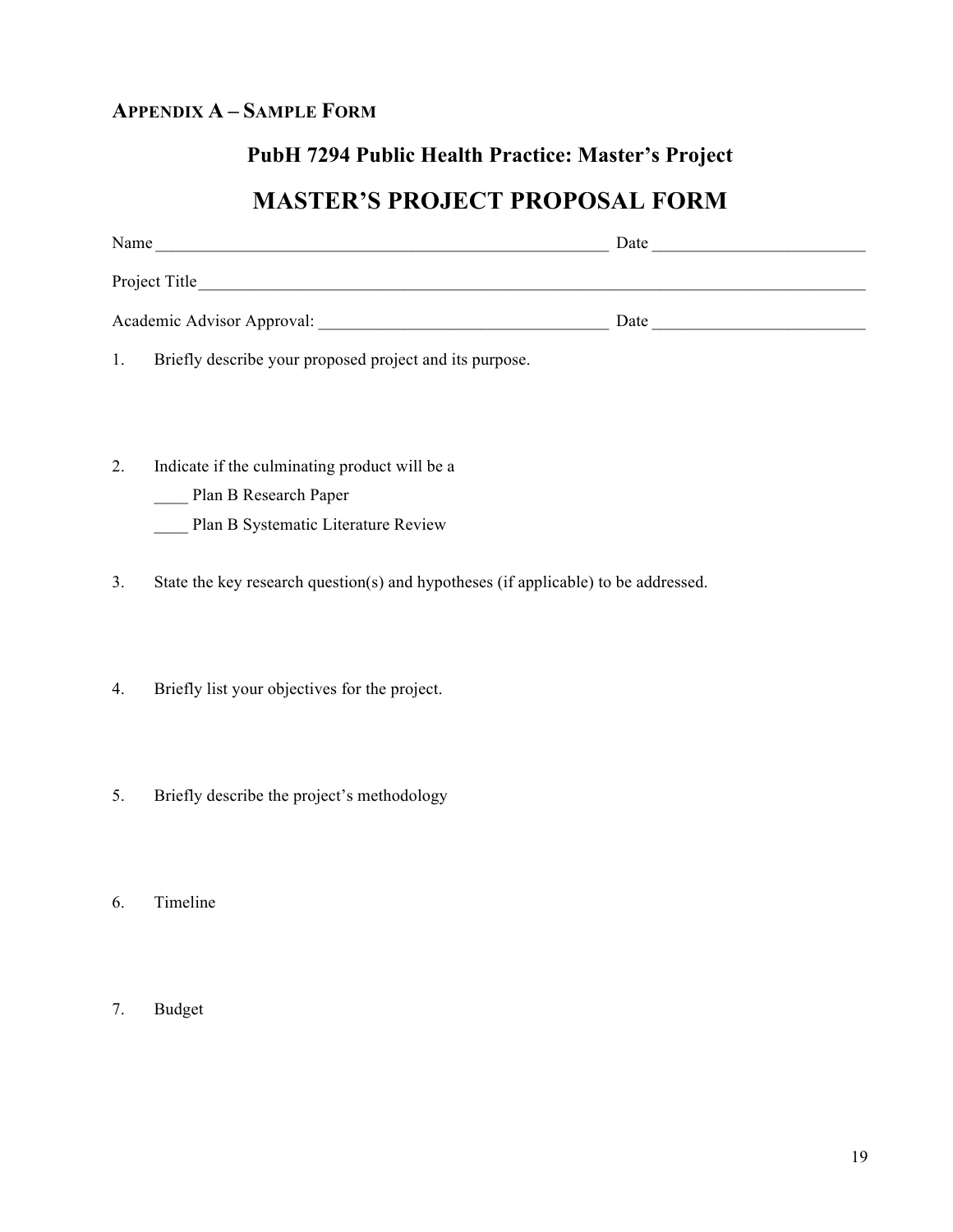## **APPENDIX B – SAMPLE FORM**

## **PubH 7296 Field Experience: Public Health Practice**

# **AGREEMENT**

This agreement specifies the general expectations for Public Health Practice Academic Advisor and for Community Preceptors.

The University of Minnesota **Public Health Practice Academic Advisor** will participate as follows:

- 1. serve as facilitator and resource person for student learning,
- 2. approve student's learning objectives and plans for self-evaluation,
- 3. (may) initiate discussion with community resource person for field experience, and
- 4. take primary responsibility for evaluation process.

The **Community Preceptor** will participate as follows:

- 1. approve student's learning objectives,
- 2. provide student with learning experiences appropriate to student learning objectives,
- 3. participate in evaluation process as arranged,
- 4. contact public health practice academic advisor as necessary, and
- 5. make recommendations to public health practice academic advisor for improvement of field experience.

| Student                                  | Date |
|------------------------------------------|------|
|                                          |      |
|                                          |      |
|                                          |      |
| <b>Community Preceptor</b>               | Date |
|                                          |      |
|                                          |      |
|                                          |      |
| Academic Advisor, Public Health Practice | Date |
|                                          |      |
|                                          |      |

7/04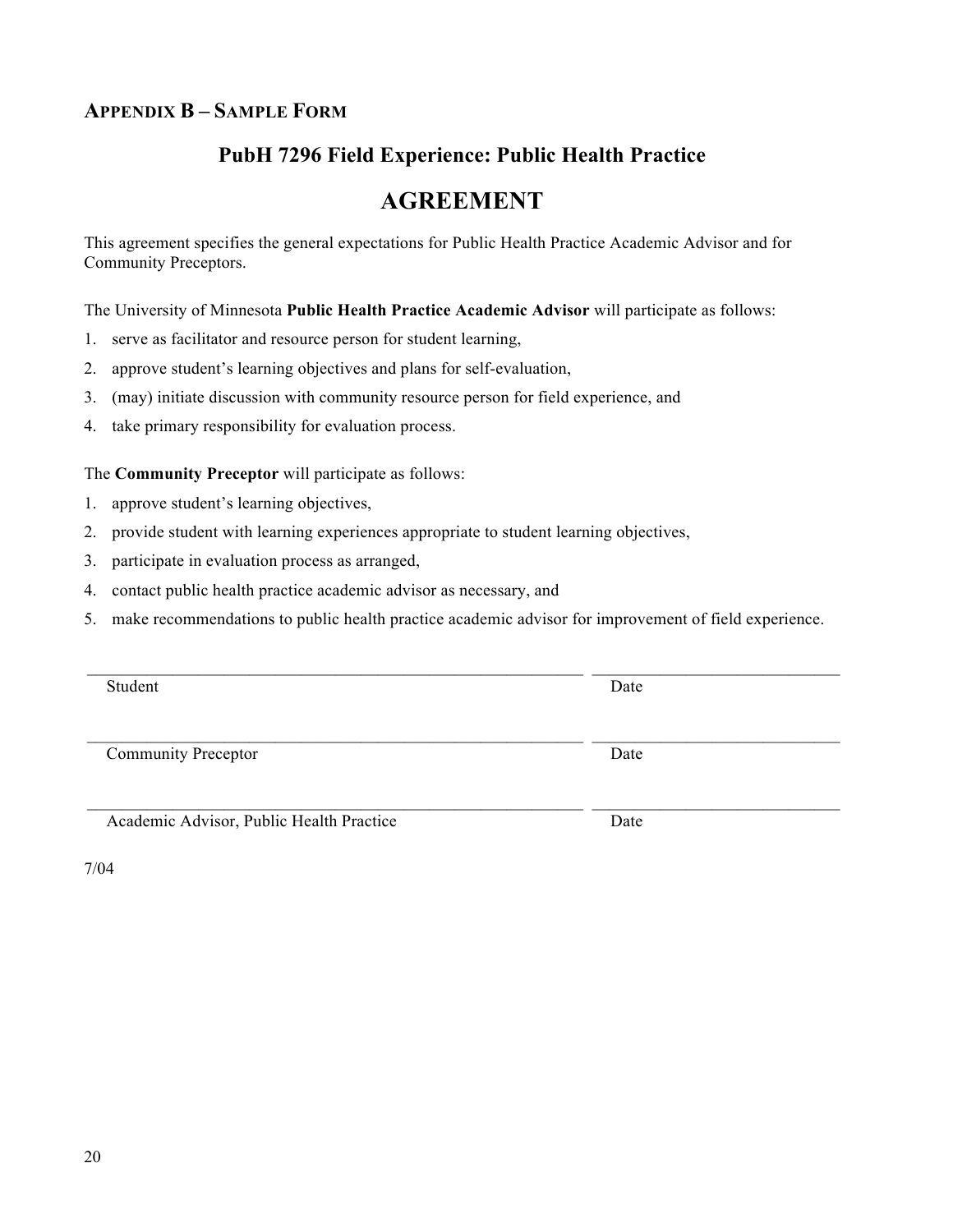## **APPENDIX B– SAMPLE FORM**

## **PubH 7296 Field Experience: Public Health Practice**

# **RECORD OF STUDENT FIELD EXPERIENCE IN PUBLIC HEALTH PRACTICE**

| A.             | Name of Student:                                                                                                                              |
|----------------|-----------------------------------------------------------------------------------------------------------------------------------------------|
| <b>B.</b>      |                                                                                                                                               |
|                | Address:                                                                                                                                      |
| $\mathbf{C}$ . | Specific Department, Division, Unit, or Program with which student will be affiliated:                                                        |
| D.             | Field Organization preceptor or staff representative with whom student will be most directly associated<br>in the conduct of this experience: |
|                |                                                                                                                                               |
| Ε.             | Period of Field Experience (estimated date agreed to by the organization and the student)                                                     |
|                | From: $\begin{array}{c c} \hline \end{array}$ To:                                                                                             |
|                | If feasible, indicate hours and days of each week scheduled for this experience:                                                              |
| $F_{\cdot}$    | Brief but specific statement of the activity proposed and agreed to by the preceptor:                                                         |
|                |                                                                                                                                               |
|                |                                                                                                                                               |
| G.             | Plan B Project (if any) - List title of paper or brief description of project:                                                                |
|                |                                                                                                                                               |
| Н.             | Agreement of proposed plans for field organization - student relationship as noted in A through G:<br>(Signatures)                            |
|                |                                                                                                                                               |
|                | Student:                                                                                                                                      |
|                | Advisor:                                                                                                                                      |
|                | Date:                                                                                                                                         |

I. Advisor's Certification of Field Experience Completion:

Date of Completion: \_\_\_\_\_\_\_\_\_\_\_\_\_\_\_\_\_\_\_\_\_\_\_\_\_\_\_\_\_\_\_\_\_\_\_\_\_\_\_\_\_\_\_\_\_\_\_\_

Grade: \_\_\_\_\_\_\_\_\_\_\_\_\_\_\_\_\_\_\_\_\_\_\_\_\_\_\_\_\_\_\_\_\_\_\_\_\_\_\_\_\_\_\_\_\_\_\_\_

Signature: \_\_\_\_\_\_\_\_\_\_\_\_\_\_\_\_\_\_\_\_\_\_\_\_\_\_\_\_\_\_\_\_\_\_\_\_\_\_\_\_\_\_\_\_\_\_\_\_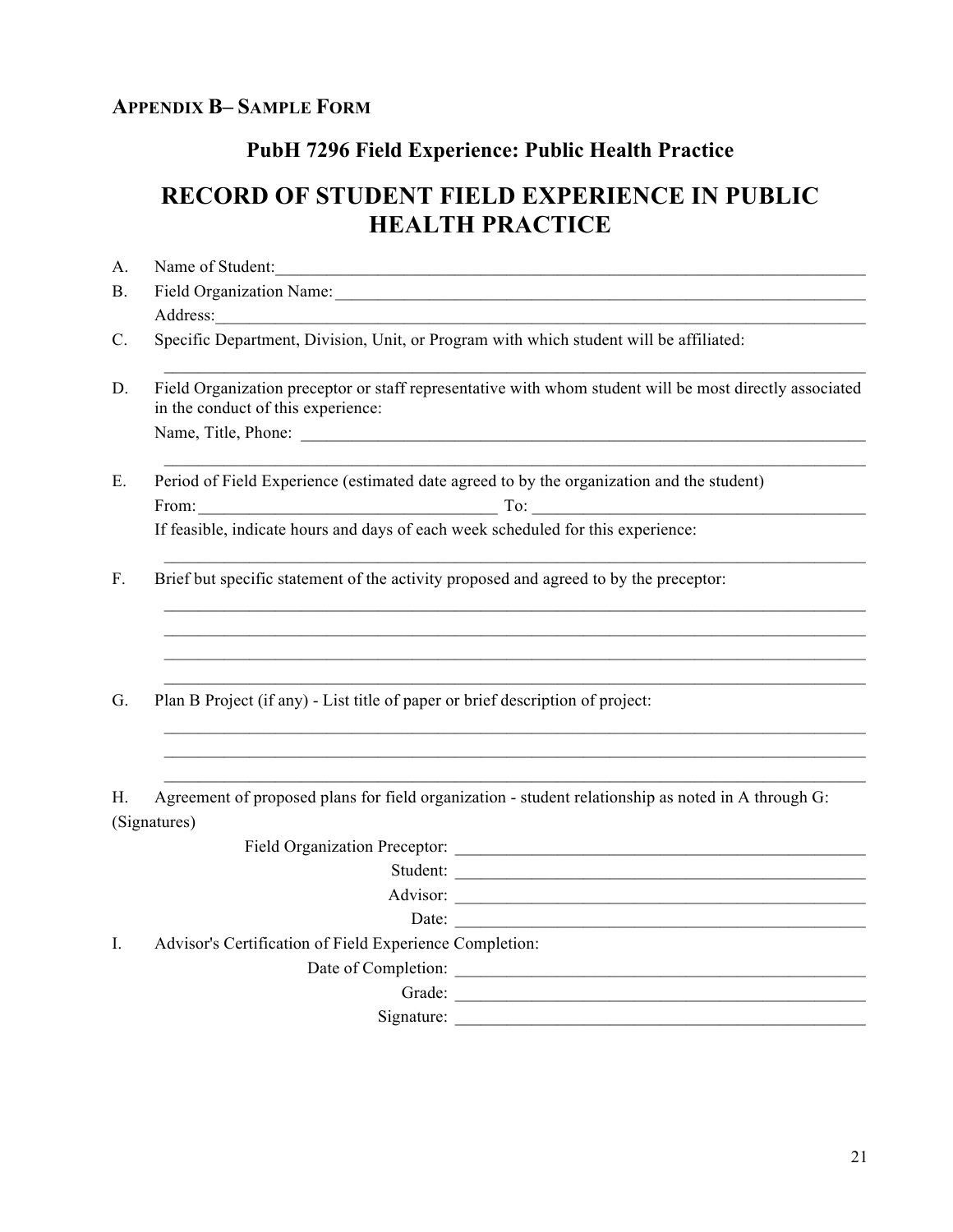## **PubH 7296 Field Experience: Public Health Practice**

## **REPORT**

The student is to write a two-five page, typed summary of their learning experience to be submitted no later than one week after completion of their field experience. Points to be addressed are identified below.

- 1. Identify your primary goal for the practicum and your rationale for choosing the setting.
- 2. Describe the setting in terms of the organization: name, location, number of employees, organizational mission and its products or services.
- 3. Identify your preceptors by name, title, and professional degrees.
- 4. Restate your learning objectives and the strategies and resources used to attain those objectives.
- 5. Restate your evaluation criteria and describe the degree to which you achieved your objectives.
- 6. Identify your major learning(s), both professional and personal.
- 7. Comment on whether or not you would recommend this setting and preceptor for future PHP students.
- 8. Recommend specific strategies your PHP academic advisor might have employed to enhance your experience.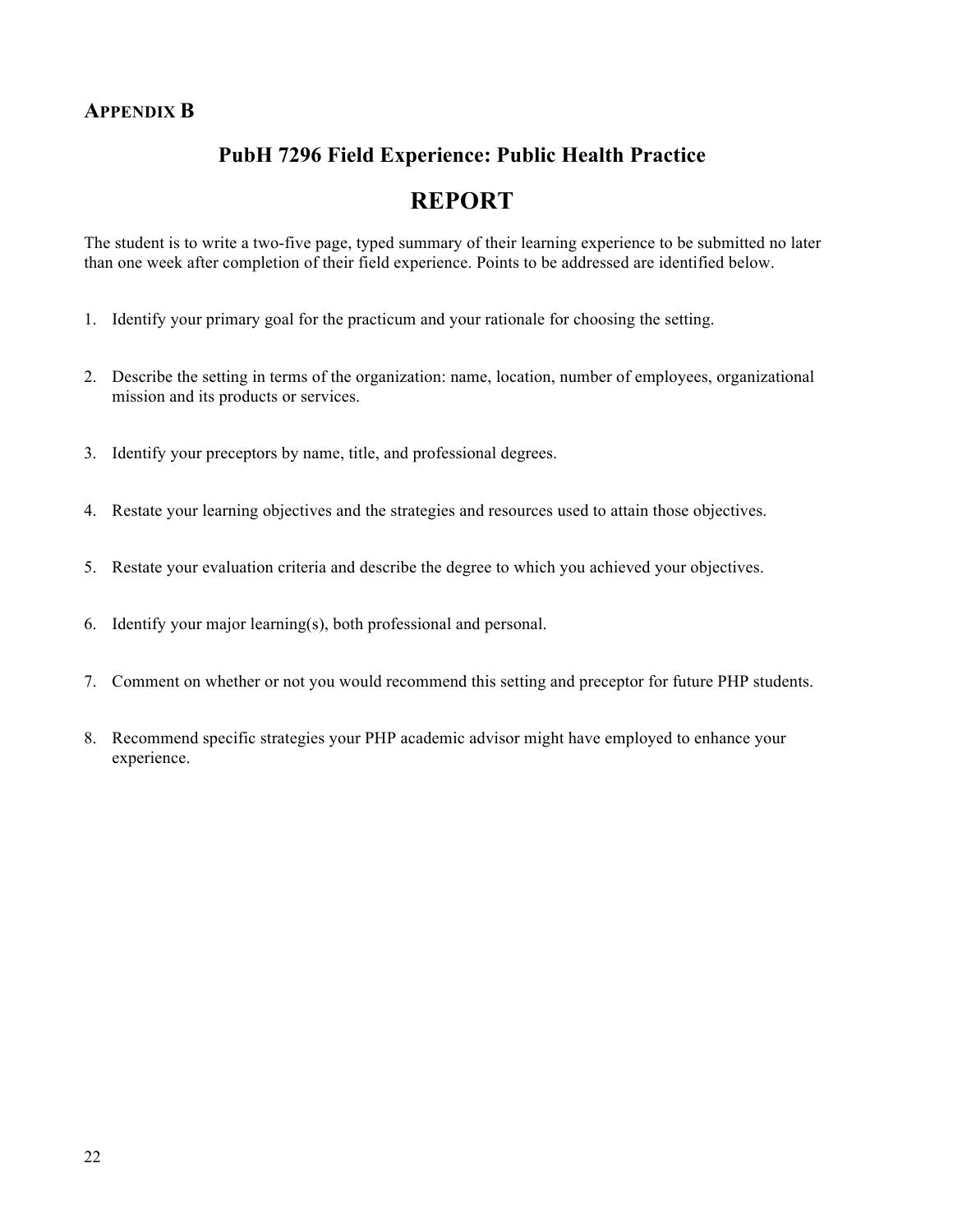## **APPENDIX B – SAMPLE FORM**

# **PubH 7296 Field Experience: Public Health Practice**

# **WORKSHEET**

| <b>Learning Objectives</b>                                                                                        | <b>Learning Resources</b><br>and Strategies                                                          | <b>Theories and</b><br>Concepts                                                                                                            | <b>Time Table</b>                                                       | Criteria for Evaluation and<br><b>Evidence of Satisfactory</b><br>Achievement                                     |
|-------------------------------------------------------------------------------------------------------------------|------------------------------------------------------------------------------------------------------|--------------------------------------------------------------------------------------------------------------------------------------------|-------------------------------------------------------------------------|-------------------------------------------------------------------------------------------------------------------|
| <b>Example:</b><br>Learn protocol for collecting<br>genetic and epidemiological data<br>in the field.             | Visiting field sites<br>outside Dakar<br>Background review<br>$\blacksquare$<br>of lab work in Paris |                                                                                                                                            | 1-1/2 weeks in Paris<br>2 weeks in Dakar                                | Completion of master's project describing field<br>experience and conclusions of research<br>conducted on malaria |
| <b>Example:</b><br>Begin statistical analysis of data<br>2.<br>collected on genetic<br>susceptibility to malaria. |                                                                                                      | Red blood cell<br>$\blacksquare$<br>disorders/blood groups<br>HICA types correlated<br>$\blacksquare$<br>with susceptibility to<br>malaria | Remaining 6 weeks in Dakar,<br>continuing for final 3 weeks<br>in Paris |                                                                                                                   |
|                                                                                                                   |                                                                                                      |                                                                                                                                            |                                                                         |                                                                                                                   |
|                                                                                                                   |                                                                                                      |                                                                                                                                            |                                                                         |                                                                                                                   |
|                                                                                                                   |                                                                                                      |                                                                                                                                            |                                                                         |                                                                                                                   |